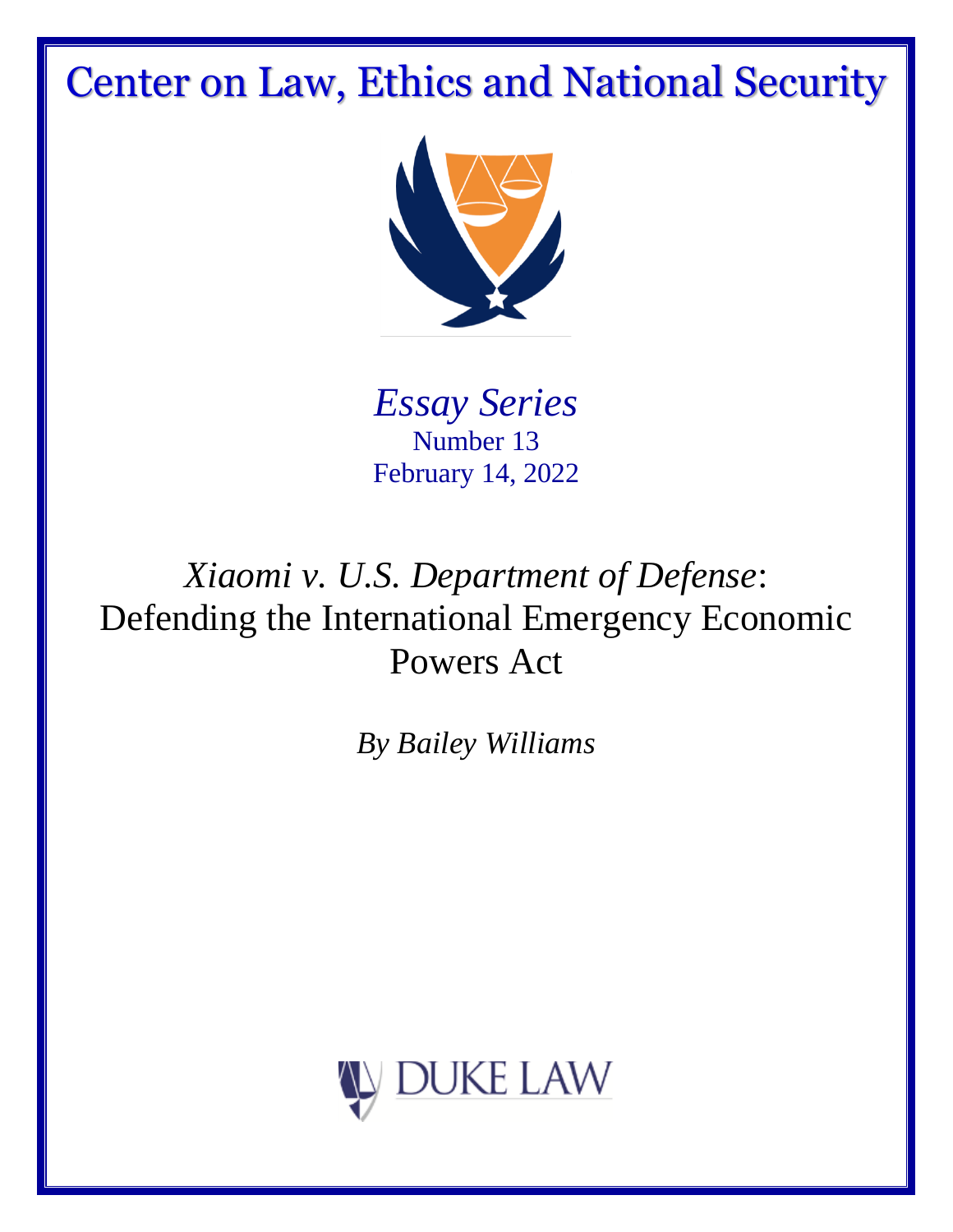### *XIAOMI CORPORATION V. U.S. DEPARTMENT OF DEFENSE*: DEFENDING THE INTERNATIONAL EMERGENCY ECONOMIC POWERS ACT

BAILEY WILLIAMS\*

#### **ABSTRACT**

*The International Emergency Economic Powers Act (IEEPA) provides the Executive with emergency authority to act in the realm of foreign affairs and national security. As global power struggles increasingly play out in financial markets as opposed to battle fields, the United States is leveraging global capital markets, banking, and financial systems to effectuate national security goals – and is relying on IEEPA to do so. However, critics argue IEEPA lacks appropriate procedural safeguards given the courts' general deference to the Executive acting pursuant to national security and the corresponding lack of Congressional oversight.* 

*After assessing various criticisms of IEEPA, this paper rejects proposed IEEPA reforms and argues IEEPA's existing statutory accountability mechanisms, when paired with proper judicial review under the Administrative Procedure Act (APA), strike a reasonable balance between ensuring accountability and maintaining an effective and flexible foreign policy tool.* 

*In doing so, this paper relies on the recent decision from the D.C. District Court, Xiaomi Corporation, et al., v. Department of Defense, to demonstrate how the APA provides effective procedural constrains on the Executive power when acting pursuant to IEEPA. The Xiaomi decision represents a departure from the judiciary's traditional deference to the Executive when acting pursuant to IEEPA and presents a compelling case study to consider both the scope of, and limits on, executive power.*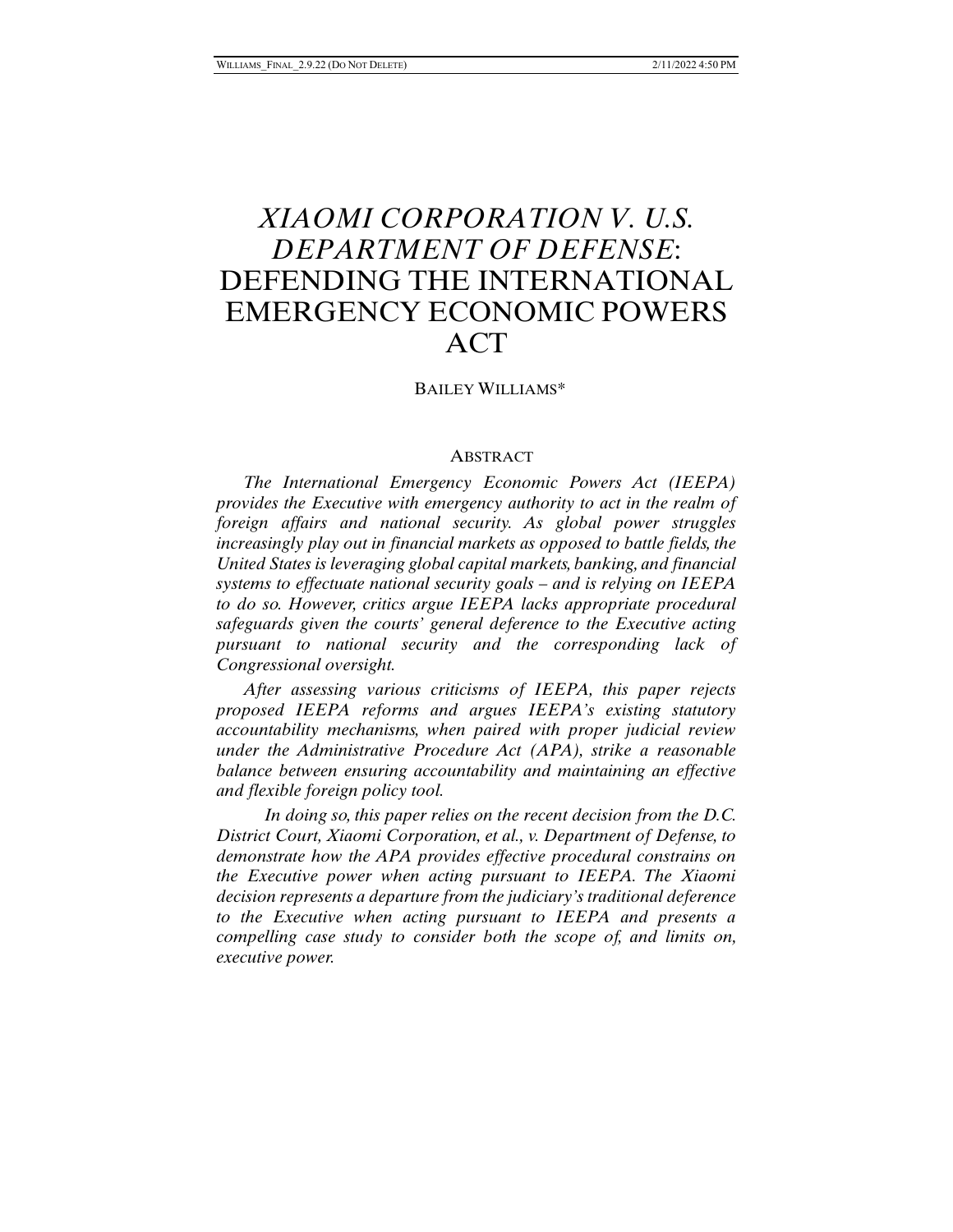#### **INTRODUCTION**

The United States Constitution fails to proscribe procedures Congress and the President must follow during a "national emergency." Consequently, history demonstrates that Presidents must either act without congressional approval during a crisis pursuant to the amorphous "executive powers" conferred by the Constitution, or Congress may enact statutes ex-ante that provide the President with emergency powers in anticipation of future crises.<sup>1</sup> Since the midtwentieth century the latter method has prevailed, with Congress enacting dozens of statutes permitting the President to declare a state of emergency and exercise certain delegated emergency powers therein.2

The International Emergency Economic Powers Act (IEEPA) represents one example of Congress delegating emergency authority to the President in the realm of foreign affairs and national security.<sup>3</sup> IEEPA provides the President with the power to declare a state of emergency and affords the President sweeping economic powers during the declared emergency.<sup>4</sup> Specifically, IEEPA grants the President the authority to freeze assets, block transactions subject to the jurisdiction of the United States, and exercise numerous other powers to regulate international commerce.5

<sup>\*</sup>J.D./LL.M. Candidate, Duke Law School, 2022. A gracious thank you to Major General Charles Dunlap and Professor Shane Stansbury for their feedback, encouragement, and guidance.

 <sup>1.</sup> *Compare* The Brig Amy Warwick, 67 U.S. 635, 668 (1862) (holding President Lincoln acted within his Constitutional powers when he issued blockades during the Civil War absent any "special legislative authority") *with* Dames & Moore v. Regan, 453 U.S. 654, 674 (1981) (holding President Carter acted within his statutory power delegated to him *pursuant to congressional authorization*) (emphasis added).

 <sup>2.</sup> BRENNAN CENTER FOR JUSTICE, CHECKING THE PRESIDENT'S SANCTIONS POWERS 3 (2021) [hereinafter *Brennan Center Report*] (noting that there are upwards of 120 statutory powers the U.S. President can invoke when declaring a national emergency); *see also* Amy L. Stein, *A Statutory National Security President*, 70 FLA. L. REV. 1183, 1193 (2018) (explaining that nearly 400 statutes "discuss national security authority provided to the President," and more than 60 grant the President "explicit power to act in the name of national security.").

 <sup>3.</sup> International Emergency Economic Powers Act, 50 U.S.C. §§ 1701–1707.

 <sup>4.</sup> CHRISTOPHER A. CASEY et al., CONG. RESEARCH SERV., R45618, THE INTERNATIONAL EMERGENCY ECONOMIC POWER ACT: ORIGINS, EVOLUTION, AND USE 2; 16 (2020) [hereinafter *Congressional Research Report*] (noting that the President often turns to IEEPA to "impose economic sanctions in furtherance of U.S. foreign policy and national security objectives.").

 <sup>5. 50</sup> U.S.C. § 1702; *see also Congressional Research Report*, *supra* note 4, at 25–26 (noting that the President has "turned to IEEPA to impose economic sanctions in furtherance of U.S. foreign policy and national security objectives."); *see also Brennan Center Report*, *supra* note 2, at 7 (noting that IEEPA allows the President to "'regulate' a wide array of financial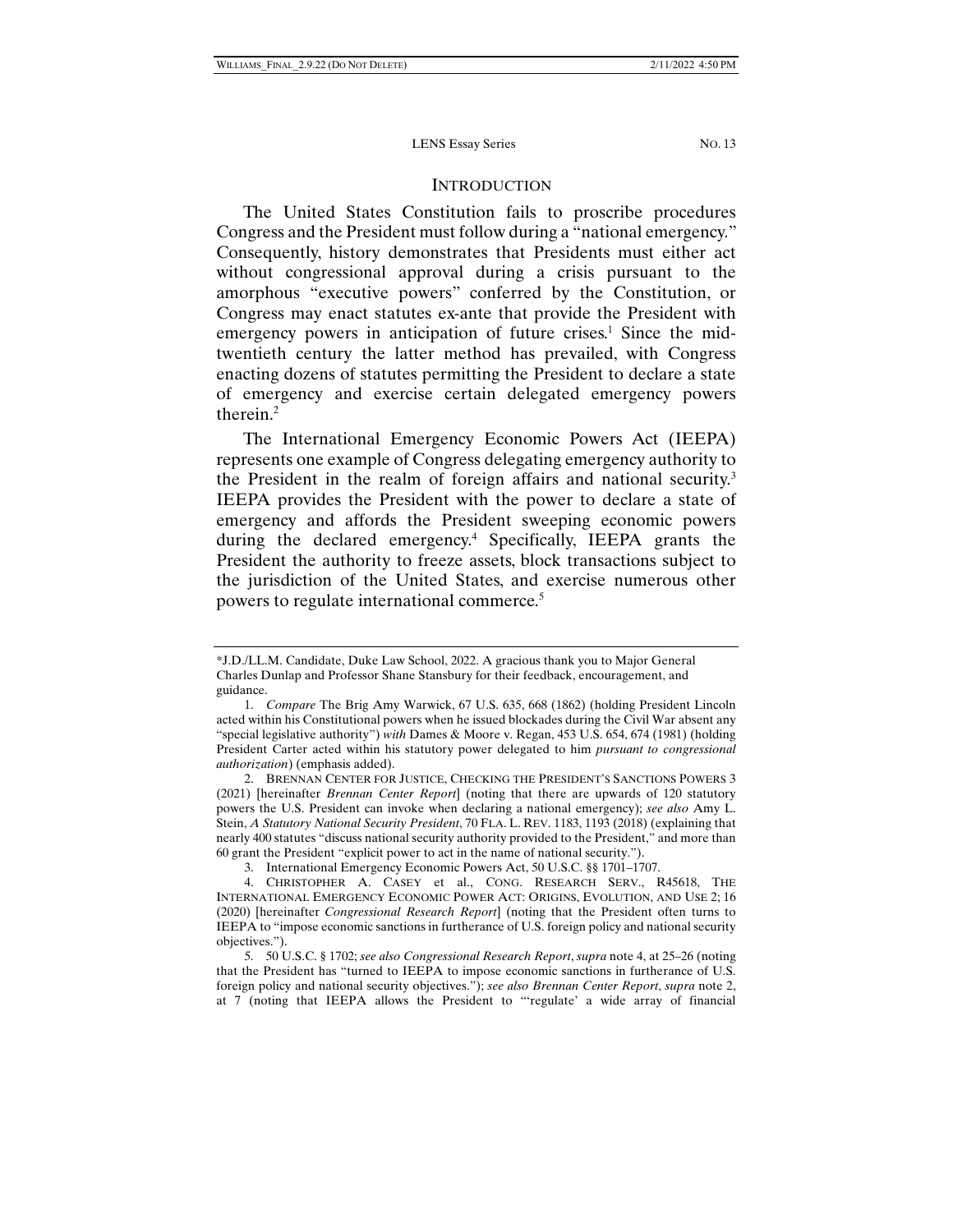Supported by a broad statutory delegation of power, courts have placed very few substantive limitations on a President acting under IEEPA.<sup>6</sup> However, a recent decision by the United States District Court for the District of Columbia reveals the broad and flexible power IEEPA delegates to the Executive is not without limits.7 In *Xiaomi Corporation v. Department of Defense*, the D.C. District Court enjoined the implementation and enforcement of an Executive Order issued by the Trump Administration acting under the authority of IEEPA.<sup>8</sup> The *Xiaomi* decision represents a departure from the judiciary's traditional deference to the Executive when acting pursuant to IEEPA and presents a compelling case study to consider both the scope of, and limits on, executive power.

This paper focuses on the tripart tension between our Constitutionally mandated separation of powers, the Executive's expanding authority in the realm of national security, and the evolving nature of global conflict that is increasingly defined by economic and financial warfare.<sup>9</sup> Specifically, this paper contemplates the advantages of the Executive's broad authority to wield global capital markets as a foreign policy tool and considers the Judiciary's role in policing Executive branch activity when acting pursuant to congressionally delegated power. To this end, the *Xiaomi* decision provides a useful framework for evaluating both the Executive's expansive national security power and arguments for reining in Executive power under IEEPA. Using the *Xiaomi* decision as an analytical framework, the paper rejects calls for IEEPA reform and argues IEEPA's existing statutory accountability mechanisms, in addition to proper judicial review under the Administrative Procedure Act,<sup>10</sup> are sufficient constraints on the President's delegated national security powers under

transactions.").

 <sup>6.</sup> *See Brennan Center Report*, *supra* note 2, at 33 (noting that most challenges to executive actions taken during a declared national security emergency under IEEPA have failed, and "[t]he few challenges that succeeded did not seriously undermine the overarching statutory scheme for sanctions.").

 <sup>7.</sup> Xiaomi Corporation, *et al.*, v. Department of Defense, No. 21-280 (RC), 2021 WL 950144 (D.D.C. Mar. 12, 2021).

 <sup>8.</sup> *Id.* at \*1, 7.

 <sup>9.</sup> *See* Paul Bracken, *Financial Warfare*, 51 ORBIS 685, 696 (2007) ("Financial warfare is likely to be an increasing form of conflict because it lies at the intersection of powerful long term trends in technology, networks, and finance."); *see also* JUAN C. ZARATE, TREASURY'S WAR: THE UNLEASHING OF A NEW ERA OF FINANCIAL WARFARE 2–3 (2013) ("This new warfare is defined by the use of financial tools, pressure, and market forces to isolate rogue actors from the international financial and commercial systems and gain leverage over our enemies.").

 <sup>10. 5</sup> U.S.C. §551 *et seq.*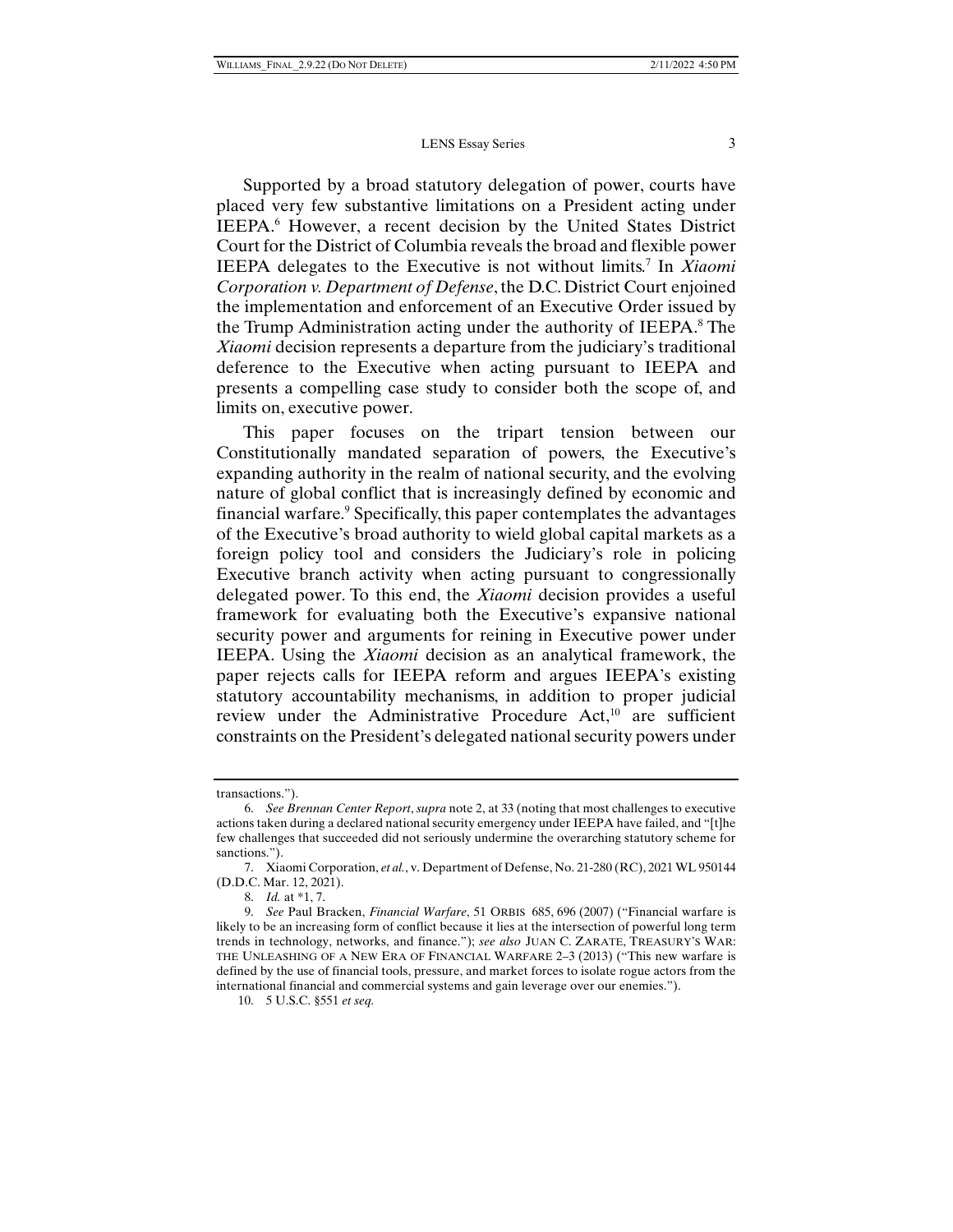#### IEEPA.

Accordingly, this paper will proceed in four parts. Part I will provide an overview of the President's national security power and the various sources giving rise to that power. This section will also demonstrate the historical precedent for the President's broad discretion in the realm of foreign policy. Thereafter, Part II will provide an overview of IEEPA and will consider how the evolving nature of national security to include economic and financial warfare has impacted the Executive's national security power over time.

Following Part I and II's suggestion that the Executive's national security power has expanded over time, Part III will use the *Xiamoi* case to demonstrate the existing constraints on the Executive's national security powers. Finally, Part IV will bring each of these elements together and will argue that IEEPA should not be amended to create more Congressional oversight. This section will reject arguments for IEEPA reform and will use the *Xiaomi* decision to argue that IEEPA sensibly constrains the President when paired with appropriate judicial review, particularly in an era defined by the growing prominence of financial warfare as a U.S. foreign policy tool. $^{11}$ 

#### PART I: THE NATIONAL SECURITY PRESIDENT

There has been extensive academic literature focusing on the breadth and derivation of the Executive's national security power.<sup>12</sup> While the debate is far from settled, most scholars agree that the text of the Constitution does little to help resolve disagreements surrounding the source and scope of the Executive's national security

 <sup>11.</sup> *See* discussion *infra* Part II.

 <sup>12.</sup> *See* Saikrishna B. Prakash & Michael D. Ramsey, *The Executive Power over Foreign Affairs*, 111 YALE L. J. 231, 256–57 (2001) (arguing that the Vesting Clause creates the President's foreign affairs power); *but see* Curtis A. Bradley & Martin S. Flaherty, *Executive Power Essentialism and Foreign Affairs*, 102 MICH. L. REV. 545 (2004) (refuting Prakash and Ramsey's Vesting Clause thesis). For opposing sides of this debate, *compare* Francis P. Sempa, *The Wartime Presidency*, 26 T.M. COOLEY L. REV. 25, 28–29 (2009) (explaining that, historically, executive power is understood to give "broad" implied powers to the President, particularly in the arena of foreign affairs) (citing United States v. Curtiss-Wright Corp., 299 U.S. 304, 320 (1936) ("the very delicate, plenary and exclusive power of the President as the *sole organ* of the federal government in the field of international relations– a power which does not requires a basis for its exercise an act of Congress . . . .")) (emphasis added), *with* Julian Davis Mortenson, *Article II Vests the Executive Power, Not the Royal Prerogative*, 119 COLUM. L. REV. 1169, 1172–73 (2019) (rejecting the "*conventional wisdom*" that views the Vesting Clause "as a powerful presumption of indefeasible presidential authority in the arenas of foreign affairs and national security.") (emphasis added).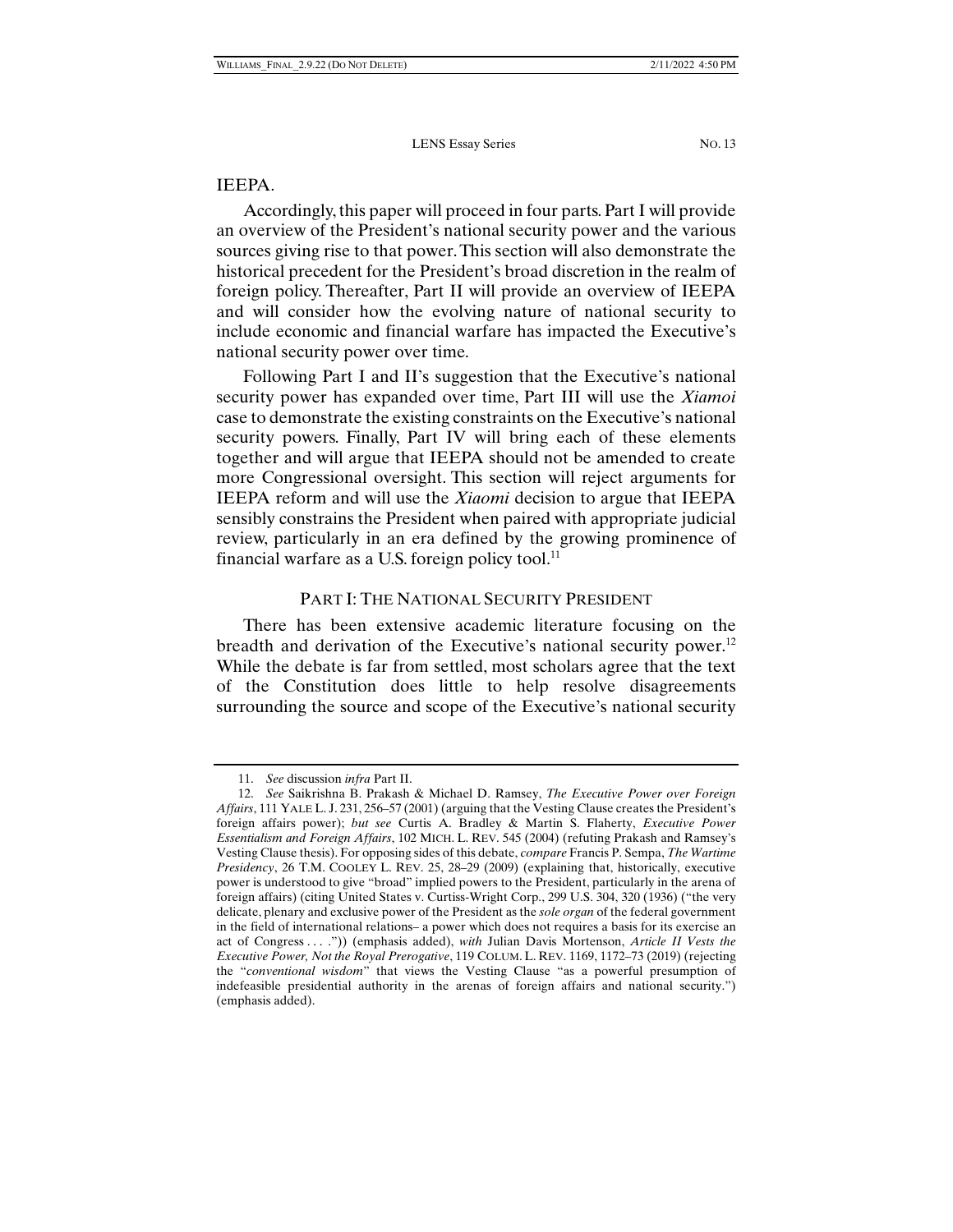power.13 It is beyond the scope of this paper to assess the various constitutional arguments for a more limited or expansive Executive power. Instead, this section will briefly survey the relevant legal doctrine and emphasize the key Supreme Court decisions that established the modern approach to the Executive's national security power. This section will show that, over time, judicial deference and congressional delegation have strengthened the President's power in the realm of national security and foreign affairs.<sup>14</sup>

#### *A. Inherent Presidential Power*

The Constitution confers onto the President the title of Commander-in-Chief of the Armed Forces<sup>15</sup> and grants the President "executive power"16 – a bundle of undefined, nebulous, and circumstantial privileges historically interpreted to give the President broad authority in the realm of foreign affairs and national security.17 Given that the Constitution provides only a narrow few explicit national security powers to the Executive, the President's authority over foreign affairs and national security is primarily an implied power.18 Over time, the judiciary has provided the clearest articulation of the scope of the President's implied national security powers.

The Supreme Court first considered the breadth of the President's implied national security powers in *Little v. Barreme*. 19 This early case considered damages liability for an American military officer who

 <sup>13.</sup> *See* Prakash & Ramsey, *supra* note 12, at 233 (". . .the foreign affairs Constitution contains enormous gaps that must be filled by reference to extratextual source. . . .").

 <sup>14.</sup> *See* Harold Hongju Koh, *Why the President (Almost) Always Wins in Foreign Affairs: Lessons of the Iran-Contra Affair*, 97 YALE L. J. 1255 (1988) (arguing the judiciary's deference to the Executive branch has expanded the implied power of the President over foreign affairs); *see also* MICHAEL A. GENOVESE & DAVID GRAY ADLER, THE WAR POWER IN AN AGE OF TERRORISM 24 (2017) (noting that Congress has abdicated its role in making U.S. foreign policy and delegated vast power to the President).

 <sup>15.</sup> U.S. CONST. art. II, § 2, cl. 1.

 <sup>16.</sup> U.S. CONST. art. II, § 1, cl. 1.

 <sup>17.</sup> ELAINE HALCHIN, CONG. RESEARCH SERV., NATIONAL EMERGENCY POWERS, R98505, 1 (2021) [hereinafter *Congressional Research Report on National Emergency Powers*] (explaining that the President has "certain powers that may be exercised in the event that the nation is threatened by crisis," and these powers may be "stated explicitly or implied by the Constitution, assumed by the Chief Executive to be permissible constitutionally, or inferred from or specified by statute.").

 <sup>18.</sup> *See* Genovese & Adler, *supra* note 14, at 1 (noting that the tradition of constitutional interpretation that has resulted in so-called implied powers); *see generally* David M. Driesen & William C. Banks, *Implied Presidential and Congressional Powers*, 41 CARDOZO L. REV. 1301, 1303 (2020).

 <sup>19.</sup> Little v. Barreme, 6 U.S. (2 Cranch) 170 (1804).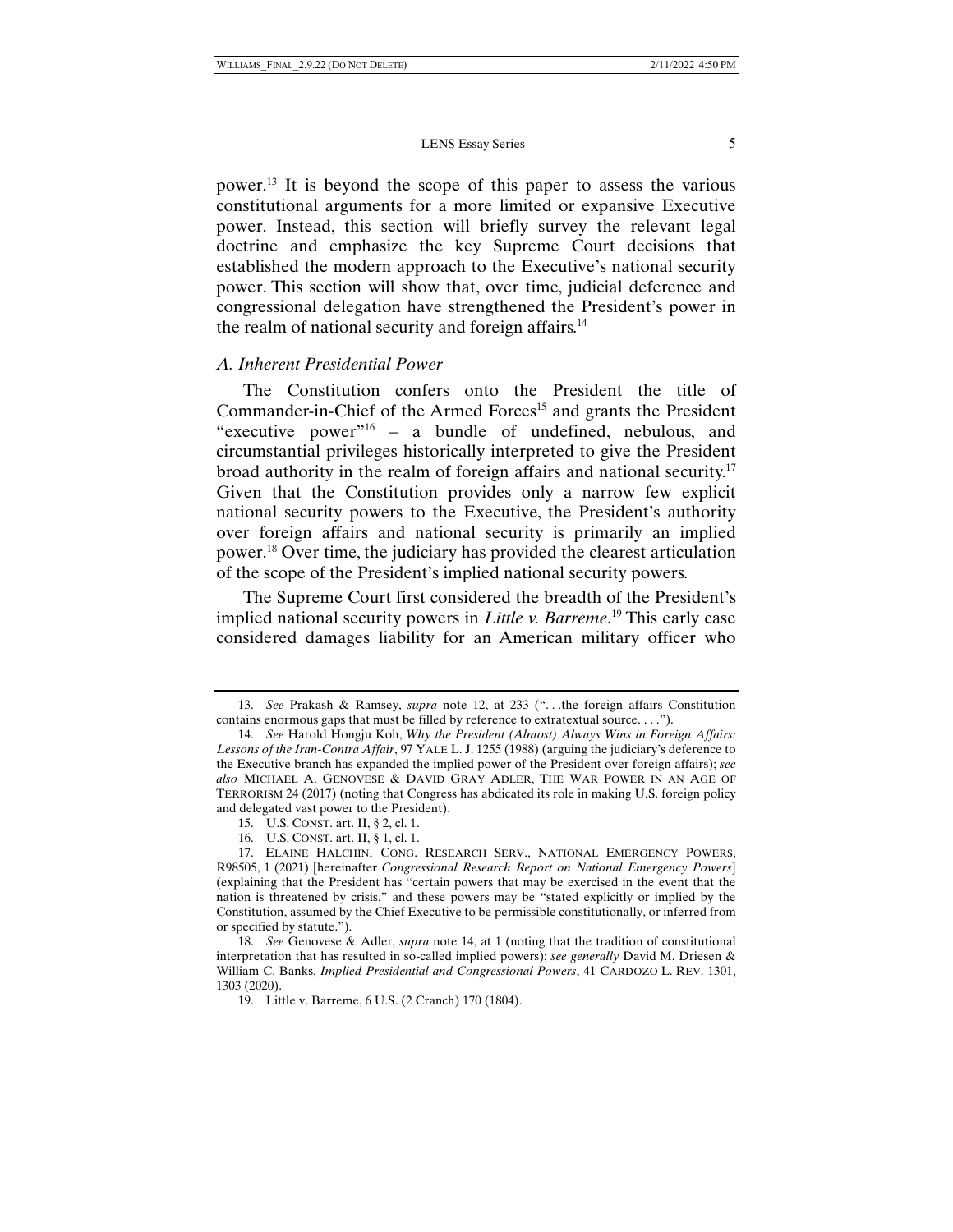seized a Danish vessel during hostilities with the French.<sup>20</sup> Specifically, the case turned on whether the U.S. officer, Captain Little, could avoid damages liability when acting pursuant to an Executive Order issued by the President that directly conflicted with an act of Congress.21 The Court answered in the negative, holding that Little could not be immunized by an Executive Order when, without such an order, his actions "would have been a plain trespass"22 under legislation passed by Congress. Additionally, with respect to executive power, the Court held the President cannot use his implied Constitutional authority to take actions contrary to the express terms of a law passed by Congress.<sup>23</sup> Rather, when Congress has directly spoken on an issue through legislation that provides the Executive with a specific authority, and Congress has proscribed the manner in which the law should be executed, and the Executive may not act beyond that authority.<sup>24</sup>

Even so, the *Little* decision alludes to a more expansive interpretation of the President's national security power. In dicta, Justice Marshall suggested that the President might have had an *implied power* to seize vessels during hostilities *if* Congress had not so pointedly placed limits on the President's authority in the relevant statutory language.<sup>25</sup> Specifically, Justice Marshall opined that, consistent with the President's role as commander-in-chief and with his duty to "take care that the laws be faithfully executed," the President may have the implied Constitutional authority to order seizures on the

 <sup>20.</sup> *See id.* at 170–71.

 <sup>21.</sup> *See id.*; *see also* Michael J. Glennon, *Two Views of Presidential Foreign Affairs Power: Little v. Barreme or Curtiss-Wright?*, 13 YALE J. INT'L. L. 5, 6–7 (summarizing the facts of Little v. Barreme).

<sup>22</sup>*. See Little*, 6 U.S. (2 Cranch) at 177–78 (explaining that, while Congress had passed a statute during hostilities with the French that permitted the President to give order to commanders of armed vessels to seize vessels, the President's order to Little fell outside the scope of his authority under the statute).

 <sup>23.</sup> *See id.* (noting that "the fifth section [of the relevant statute] gives a special authority [to the President] to seize on the high seas, and limits that authority to the seizure of vessels bound or sailing to a French port . . . ."); *see also* David Gray Adler, *The Steel Seizure Case and Inherent Presidential Power*, 19 CONST. COMMENT. 155, 194 (2002) (discussing the impact of *Little Barreme* on the court's approach in *Youngstown*).

 <sup>24.</sup> *See Little*, 6 U.S. (2 Cranch) at 177–78 ("But when it is observed that the general clause of the first section of [the legislation] . . . *obviously contemplates* a seizure within the United States, and that the fifth section gives [the Executive] a special authority to seize on the high seas, and limits that authority to the seizure of vessels bound or sailing to a French port, the legislature seem to have prescribed *. . .* the manner in which this law shall be carried into execution . . . .") (emphasis added).

 <sup>25.</sup> *See id*. (considering whether the President would have had the authority to issue Executive Order to Little and other Naval captains had Congress remained completely silent on the issue).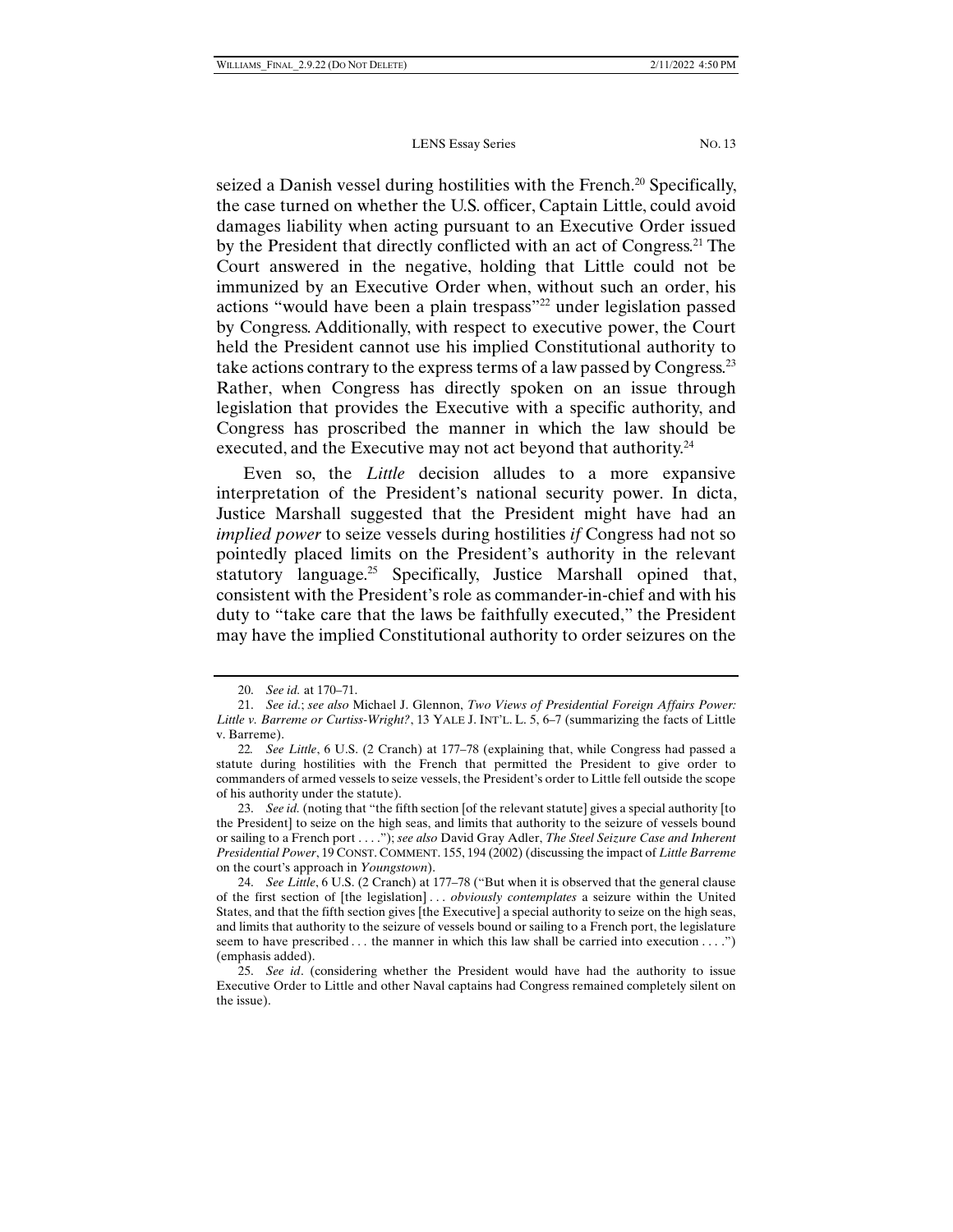high seas during a conflict *absent an implied statutory prohibition*. 26

The Court relied on similar legal motifs more than a century later in *Youngstown Sheet & Tube Co. v. Sawyer*. 27 There, the Court held President Truman did not have the authority to seize and operate the steel mills during a nationwide labor strike because he was not acting pursuant to statute and did not have the inherent constitutional authority as Commander in Chief to expropriate private enterprise for public use.28 The majority in *Youngstown* held Congress' failure to grant the President express authority to seize the steel mills was dispositive.29 However, both Justice Jackson and Frankfurter suggested different bases for implying Executive authority absent express congressional authorization.30 Specifically, Justice Jackson's famed concurring opinion argued that, absent express legislative authority, the President may find authority to act from congressional silence or implied congressional consent.31 In this way, Justice Jackson hinted that the President may act pursuant to his amorphous, constitutionally vested executive power when Congress has neither expressly authorized or prohibited the President to carry out the act in question.32

Together, *Little* and *Youngstown* suggest there is an undefined space in which the President may act pursuant to his implied executive authority without Congressional approval. However, more importantly

 <sup>26.</sup> *See id.* ("It is by no means clear that the President of the United States, whose high duty it is to 'take care that the laws be faithfully executed,' and who is commander in chief of the armies and navies of the United States, might not, without any special authority for that purpose . . . have empowered the officers commanding the armed vessels of the United States to seize . . . ."). This holding is easily reconcilable with the court's holding in *Youngstown*, as the facts of the President's exercise of the "Commander in Chief" power in *Little* were in the context of war and foreign conflict, as opposed to nationalization of domestic industry in *Youngstown*.

<sup>27</sup>*.* 343 U.S. 579, 585–86 (1952).

 <sup>28.</sup> *Id.* at 587–88 (finding the President's seizure of the steel mills "cannot properly be sustained as an exercise of the President's military power as Commander in Chief of the Armed Forces" and adding the "seizure order be sustained because of the several constitutional provisions that grant executive power to the President.").

 <sup>29.</sup> *Id.*

 <sup>30.</sup> *Id.* at 635–38; 610–11 (chronicling the main arguments of Justice Jackson and Frankfurter's concurrences – the former suggesting an implied presidential power depending on the "disjunction or conjunction" of the President's power with will of Congress, and the latter arguing constitutional custom and long-standing executive practice are a source of implied presidential power).

 <sup>31.</sup> *See id.* at 635–38 (Jackson, J., concurring) (endorsing an "implied executive power," the scope of which changes based on how closely the President's actions are tethered to the will of Congress).

 <sup>32.</sup> *See id*. at 637 (describing the so-called "twilight zone" as an area in which the President may "rely upon his own independent powers" when there is neither "a congressional grant or denial of authority").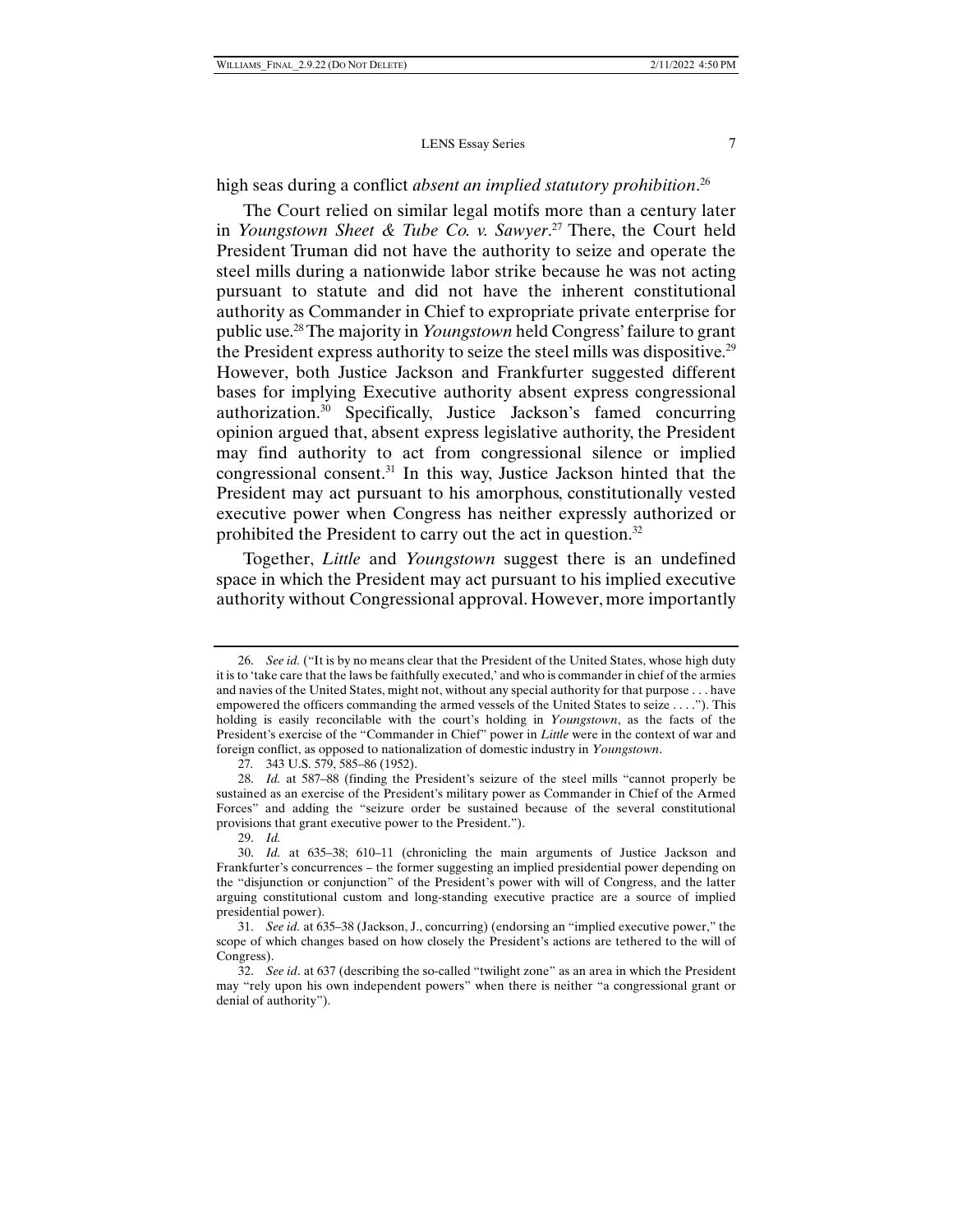for the below analysis, both opinions emphasize the importance of Congressional delegation of power through statute. First, *Little* reveals the Executive's implied national security powers do not allow him to take actions that violate the express terms of a law passed by Congress. Second, implied by the *Youngstown* majority and explicitly written in Jackson's concurrence, the Executive power is at its strongest when the President acts pursuant to an express authorization of Congress.<sup>33</sup> Rather, when acting pursuant to statute, the President's national security power is "supported by the strongest of presumptions and the widest latitude of judicial interpretation."<sup>34</sup>

#### *B. Modern Statutory National Security Power*

As a result of the legal history chronicled above, the President typically acts pursuant to a statutory authorization from Congress in the context of modern national security decisions. However, the President often cites the Executive's broad implied national security power alongside Congress' statutory authorization to support a given action or decision.<sup>35</sup> It is the job of the judiciary to parse these parallel sources of power and determine if an Executive action is grounded in constitutional powers, or if the President is acting pursuant to a Congressional delegation of power. However, depending on the subject matter before the Court, the judiciary often speaks of Executive power in sweeping terms without scrutinizing the source of that power, leading to inconsistent legal conclusions on the scope the President's national security power.36

 <sup>33.</sup> *See id.* at 635 ("When the President acts pursuant to an express or implied authorization of Congress, his authority is at its maximum, for it includes all that he possesses in his own right plus all that Congress can delegate.").

 <sup>34.</sup> *Id.* at 637. The Court's decision in United States v. Curtiss-Wright Export Corp., 299 U.S. 304, 318–20 (1936) also supports the notion that the President has sweeping authority to act in the realm of national security when acting pursuant to statute. This case shows that, even before *Youngstown*, the Court was extremely deferential to the President when acting (1) in the realm of foreign affairs and national security, and (2) pursuant to some grant of Congressional delegation. *But see* Koh, *supra* note 14, at 1306–07 (arguing that Presidents have sought to use *Curtis-Wright* "to add to the powers enumerated [in the Constitution] an indeterminate reservoir of executive foreign affairs authority.").

 <sup>35.</sup> *See* Exec. Order. No. 14,032, 86 Fed. Reg. 30,145 (June 3, 2021) (entitled "Addressing the Threat From Securities Investments That Finance Certain Companies of the People's Republic of China") (arguing that the President is taking executive action pursuant to both (1) the authority vested in him by the Constitution and (2) IEEPA – a statutory delegation).

 <sup>36.</sup> *See* Stein, *supra* note 2, at 1186 (explaining that "[r]egardless of the source of the President's national security authority," whether it be the implied power or statutory authorization, the Executive and Judiciary often cite general notions about "the amount of deference given to the President on national security issues" rather than "clearly distinguish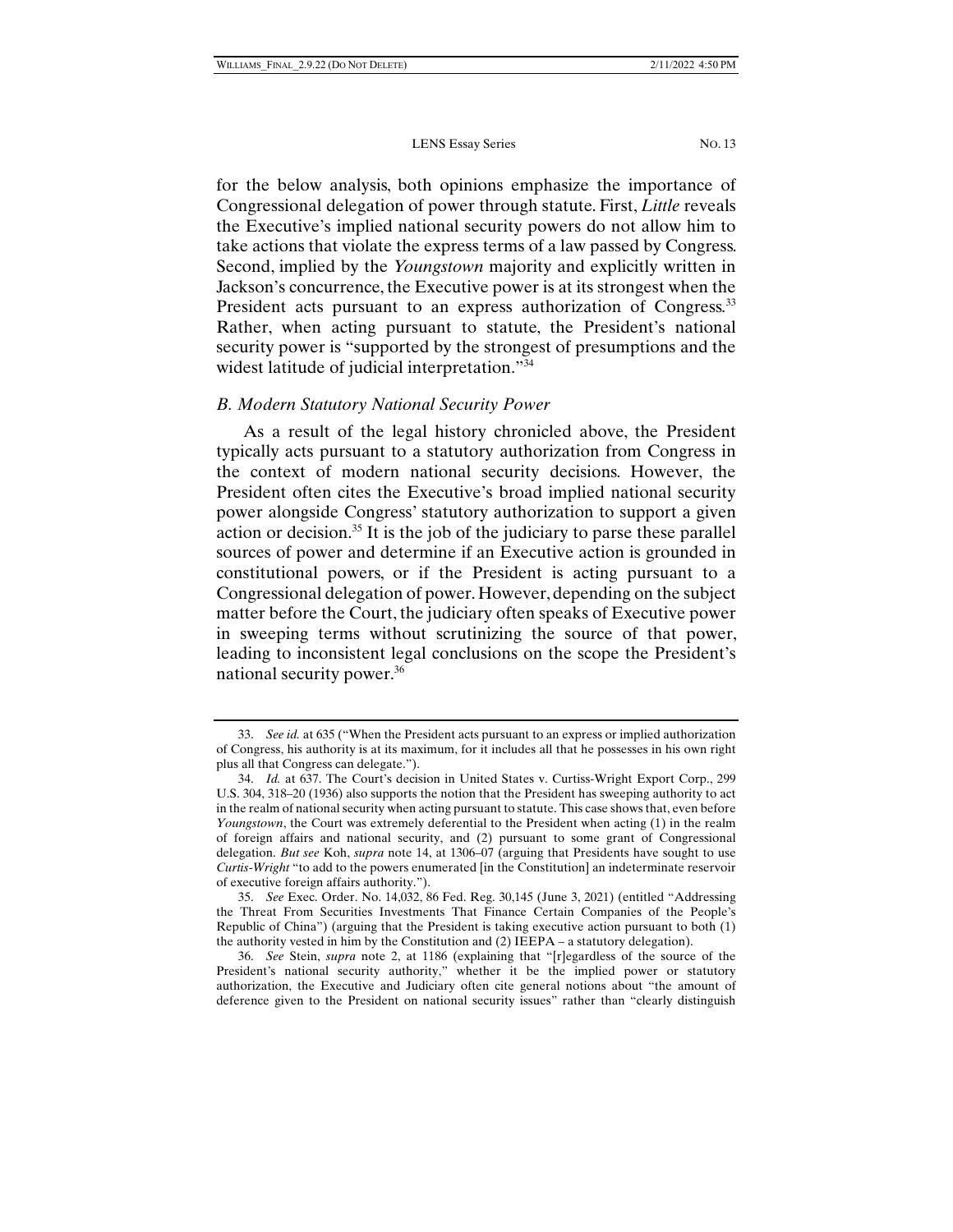#### LENS Essay Series 9

This section demonstrates that the modern understanding of the Executive's broad national security power arose from a two-step process. First, a reform-minded Congress delegated vast authority to the President in the realm of national security. Second, the federal judiciary broadly interpreted Congress' statutory delegations. As demonstrated below, the Court has applied "extraordinary" statutory construction to Congressional delegations of national security power and, in doing so, has expanded the President's power over national security and foreign affairs.<sup>37</sup>

#### 1. Congressional Delegation

Much of the Executive's national security power arises from expressed authority delegated to the President by statute.<sup>38</sup> Indeed, one quantitative analysis found that nearly "400 statutes discuss national security authority provided to the President," and more than sixty statues grant the President "explicit power to act in the name of national security."39 Many of these statutory delegations were passed in the late 1970s and early 1980s during the post-Watergate era – a period defined by a renewed appetite for transparency and accountability. While many of these statutes purported to constrain the President's national security power with elaborate procedural restraints,40 Congress also passed "substantial fresh delegations of foreign affairs authority" to the President.<sup>41</sup> By Congressional design, this period of legislative reform tilted the policy making power over national security issues from Congress to the Executive.<sup>42</sup>

39. Stein, *supra* note 2, at 1193.

 40. *See* Koh, *supra* note 14, at 1263–66 (describing this period as the "post-Vietnam flow of foreign affairs power from Congress to the Executive.").

 41. *Id.* at 1264. New delegations of statutory authority falling into this category include the International Emergency Economic Powers Act, 50 U.S.C. §§ 1701–1706 (1982); National Emergencies Act, 50 U.S.C. §§ 1601–1651 (1982); Trade Act of 1974, 19 U.S.C. §§ 2101–2487 (1982); Export Administration Act of 1979, 50 U.S.C. §§ 2401–2413 (1982); Foreign Intelligence Surveillance Act, 50 U.S.C. §§ 1801–1811 (1982); International Security Assistance and Arms Export Control Act of 1976, 22 U.S.C. §§ 2751–2796 (1982).

 42. *See* Genovese & Adler, *supra* note 14, at 6; 24 (nothing that "presidents [have] made grander and grander claims of unilateral, independent power. . . ." and "While the Constitution established a shared model of policymaking, over time presidents have grabbed, and Congress has often willingly given to presidents, a wide range of power over foreign affairs and war."); *see also* Koh, *supra* note 14, at 1319 (describing the U.S. foreign policy making system as one

presidential actions that are grounded in statutory powers from those grounded in constitutional powers.").

 <sup>37.</sup> *See* Driesen & Banks, *supra* note 18, at 1328–29 (explaining that the "Court often suspends the ordinary rules of statutory construction in order to grant the President broad implied authority over foreign affairs . . . .").

 <sup>38.</sup> Koh, *supra* note 14, at 1263.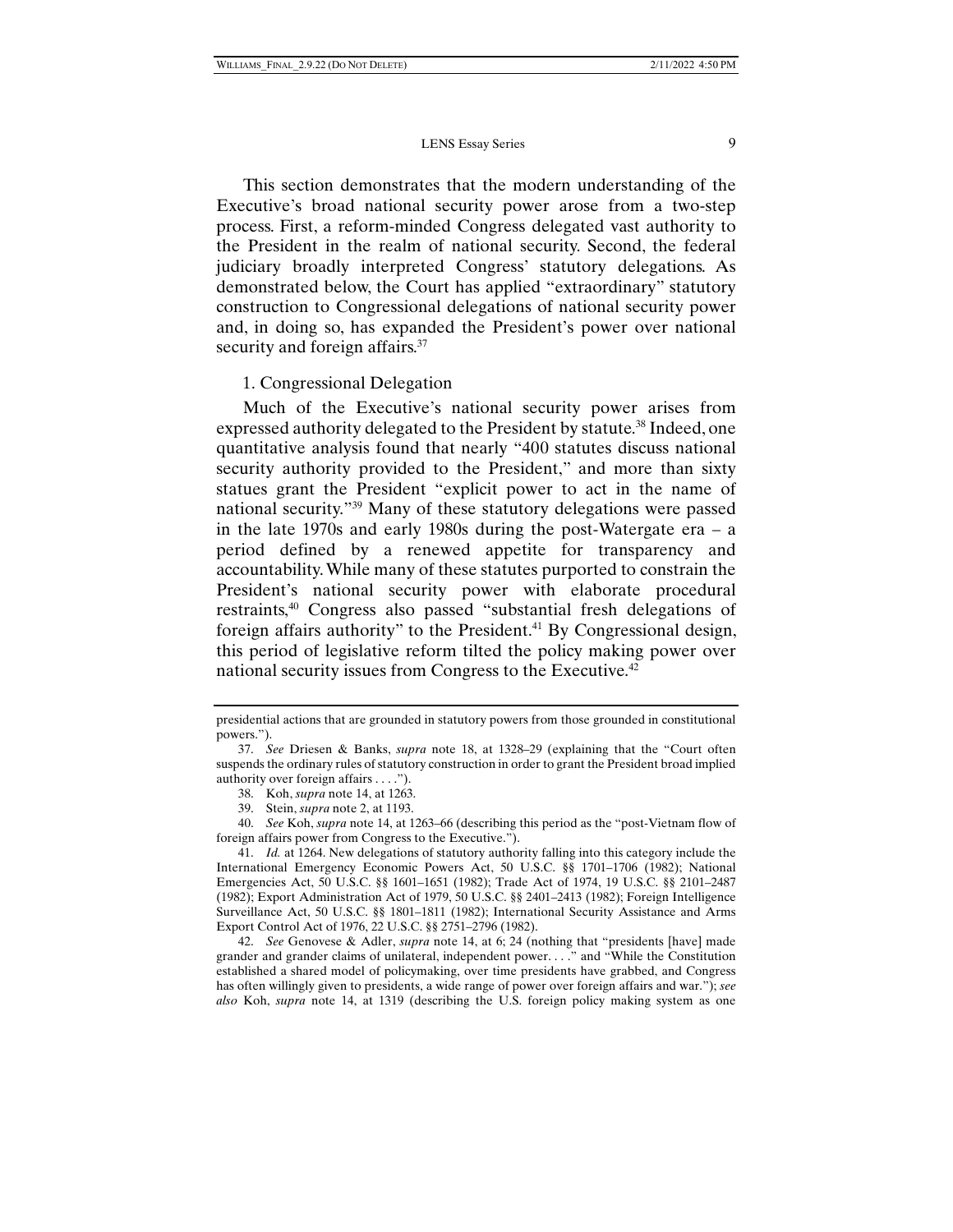#### 2. The Supreme Court's Interpretation

Congressional delegation of national security power to the President was accompanied by a series of Supreme Court opinions upholding and expanding the President's authority over foreign affairs and national security issues.<sup>43</sup> Modern caselaw demonstrates the dominant trend of the Court has been to defer to the Executive when the President acts pursuant to express or implied statutory authority.<sup>44</sup> As shown below, the Court has generously construed statutory language, including Congressional silence, to find statutory authority for a President acting in the realm of national security.

*Dames & Moore v. Regan* embodies one approach the Supreme Court has used to analyze Executive action in the national security sphere.45 Here, in response to the Iranian Hostage Crisis, President Carter declared a national emergency pursuant IEEPA and issued an executive order freezing Iranian assets in the United States.<sup>46</sup> Acting within the scope of the executive order, the Treasury Department then authorized prejudgment attachments against Iran in federal court.<sup>47</sup> Petitioner Dames & Moore sued Iranian defendants for breach of contract and secured a pre-judgment attachment of Iranian assets in the United States District Court for the Central District of California.<sup>48</sup>

Thereafter, the American hostages in Tehran were released pursuant to a bilateral diplomatic agreement in which the U.S. agreed to terminate ongoing legal proceedings and nullify existing judgments between U.S. persons and Iranian institutions in federal court.<sup>49</sup> As a result, the district court vacated Dame & Moore's prejudgment

48. *Id.*

<sup>&</sup>quot;overdominated by the Executive.").

 <sup>43.</sup> *See* Koh, *supra* note 14, at 1264; 1305–06.

 <sup>44.</sup> Youngstown Sheet & Tube Co. v. Sawyer, 343 U.S. 579, 635–36 (1952). This trend of judicial deference is consistent with Justice Jackson's view that the President's "authority is at its maximum" when "the President acts pursuant to an express or implied authorization of Congress."

 <sup>45. 453</sup> U.S. 654 (1981).

<sup>46</sup>*. See id.* at 662–64 (explaining the circumstances of the Iranian Hostage Crisis and the executive action taken in response to the crisis).

 <sup>47.</sup> *See id.* at 663–64 ("the President granted a general license authorizing certain judicial proceedings against Iran," and clarified in a later executive order that the previous authorization permitting judicial proceedings against Iran included prejudgment attachment).

 <sup>49.</sup> *See id.* at 664–65 (explaining that the deal reached between the U.S. and Iran, via executive order, required the United States to "terminate all legal proceedings in involving claims of United States persons and institutions against Iran and its state enterprises," and "to nullify all attachments and judgments obtained therein. . . .").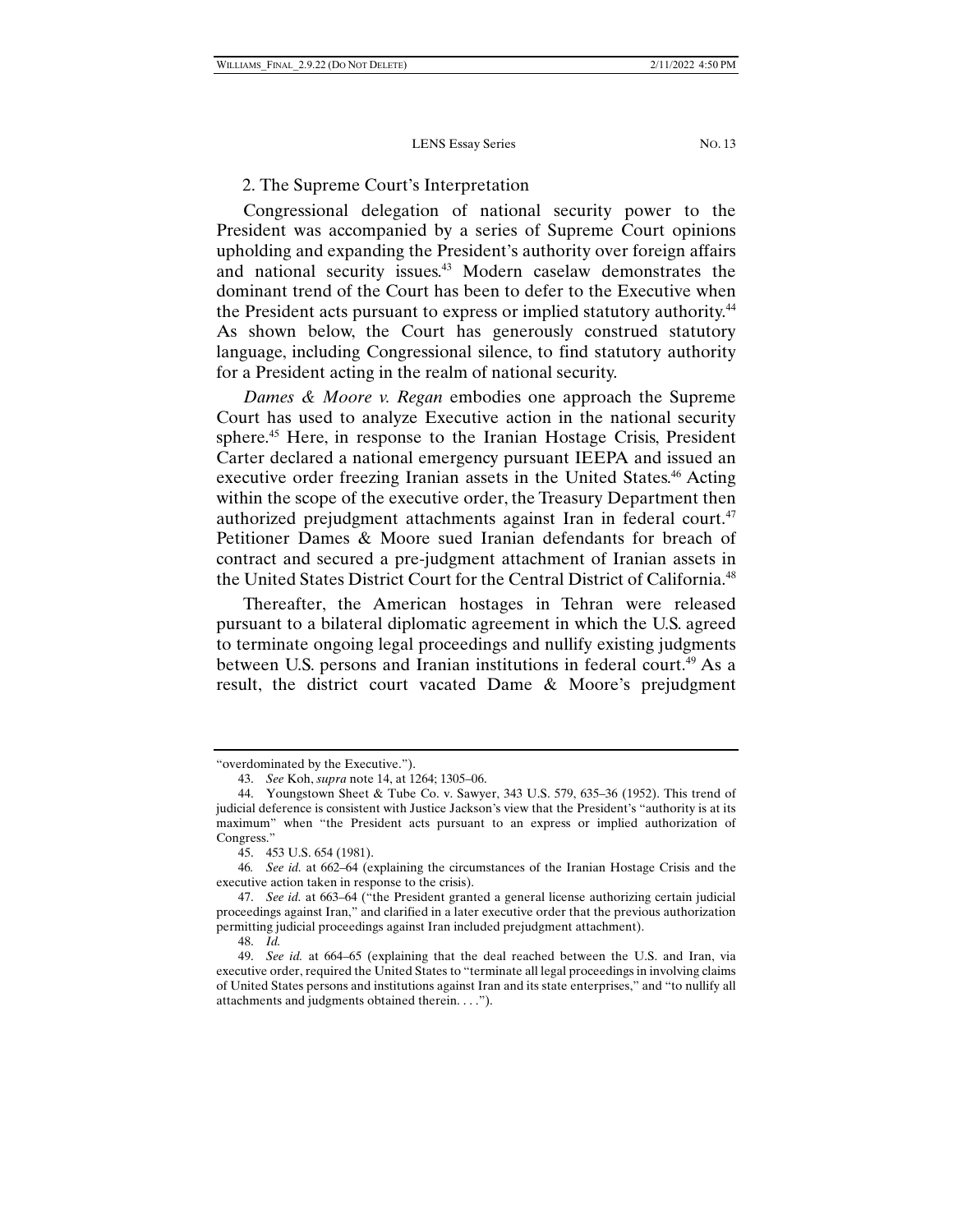attachment against the Iranian defendants.50 Petitioners then commenced litigation against the United States, arguing the President and the Secretary of the Treasury acted outside their statutory and constitutional powers.<sup>51</sup>

Here, Congress had not legislated with respect to the President's power to nullify legal claims in U.S. courts through executive order.<sup>52</sup> However, the Court used IEEPA and other ancillary statutes to infer Congressional approval for the President to nullify legal claims.<sup>53</sup> While the Court found that no statute provides "specific authorization" to the President to suspend claims in federal court, the majority gleaned Congressional approval for the Executive to do so from a bundle of statutes that indicate "congressional acceptance of a broad scope for executive action" in the national security context.<sup>54</sup> In sum, because  $(1)$ the President was acting in the realm of foreign affairs when he issued an executive order suspending legal claims against Iran, and (2) Congress previously delegated power enabling the Executive to settle certain legal claims on behalf of U.S. citizens,<sup>55</sup> the Court inferred Congressional approval in this instance.

This tendency embodies one modern judicial approach to the President's national security power. To accommodate the idea that the President has maximum authority when acting pursuant to statue, the Court will expand the statutory language it looks to when assessing the constitutionality of an Executive action to include all relevant statutory delegations of power that may indicate congressional acceptance of the Executive action in question. In a striking departure from the *Youngstown* majority, even without Congressional delegation to the President to pursue a specific action, the Court is willing to examine all relevant statutory authorizations from Congress to determine if there is any indicia of congressional acceptance in the circumstances similar

 <sup>50.</sup> *Id.* at 666.

 <sup>51.</sup> *Id.* at 667.

 <sup>52.</sup> *See id.* at 677–78 (explaining that the IEEPA does not authorize the President to nullify private claims in federal court).

 <sup>53.</sup> In addition to IEEPA, the court referenced the Hostage Act and the International Claims Settlement Act to support the idea that Congress implicitly approved "the practice of claim settlement by executive agreement." *See* Act of July 27, 1868, 22 U.S.C. § 1732 (1976) (the Hostage Act); *see also* International Claims Settlement Act of 1949, 22 U.S.C. § 1621 (2018).

 <sup>54.</sup> *Dames & Moore*, 453 U.S. at 667.

 <sup>55.</sup> *See id.* at 680 ("Crucial to our decision today is the conclusion that Congress has implicitly approved the practice of claim settlement by executive agreement.") (citing the International Claims Settlement Act of 1949, 22 U.S.C. § 1621 (2018).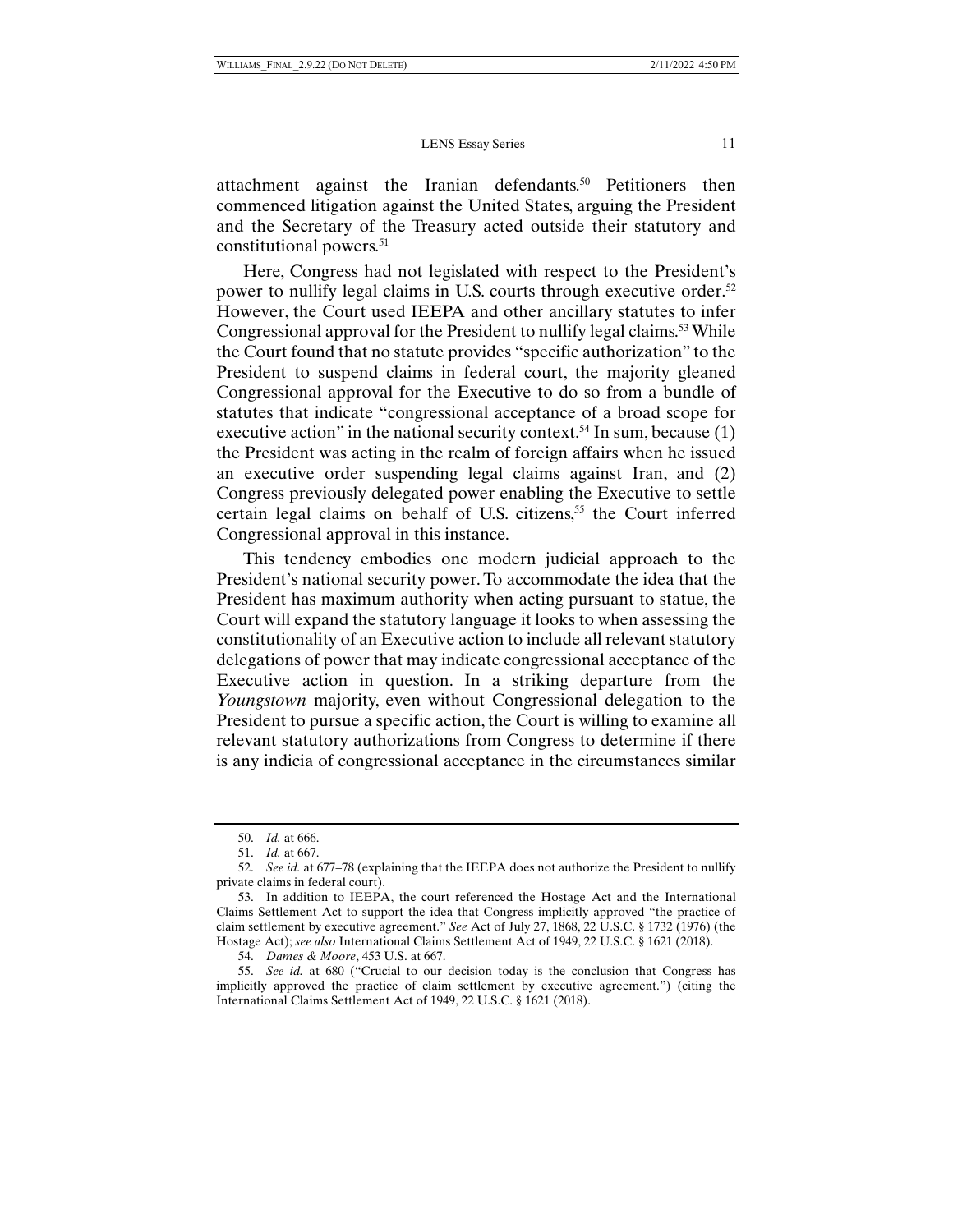to those presented in the case.<sup>56</sup> Rather than seeking affirmative approval, when there is "no contrary indication of legislative intent,"57 the Court will likely find the President acted pursuant to the implied authorization of Congress.

The Court returned to a similar approach in *Japan Whaling Association v. American Cetacean Society*. 58 There, the Court considered statutory language surrounding the United States' obligations under the International Convention for the Regulation of Whaling (IWC).<sup>59</sup> Pursuant to its IWC obligations, Congress passed a series of statues directing the Secretary of Commerce to certify when foreign nations were out of compliance with internationally established whaling quotas.<sup>60</sup> After the President refused to impose sanctions five consecutive times following a certification from the Secretary of Commerce, Congress passed legislation *requiring* the President to impose sanctions in response to the Secretary of Commerce's certification.<sup>61</sup>

Despite Congress' mandate, the Executive branch preferred to resolve whaling disputes with Japan through diplomacy rather than sanctions, and reached a bilateral diplomatic agreement whereby Japan pledged to adhere to certain whaling quotas and the United States agreed the Secretary of Commerce *would not* certify Japan as a non-

 <sup>56.</sup> *See id*. at 667 (treating congressional silence as implicit approval and noting, "We think both statutes [IEEPA and the Hostage Act] highly relevant in the looser sense of indicating congressional acceptance of a broad scope for executive action in circumstances such as those presented in this case."); *but see* Medellín v. Texas, 552 U.S. 491, 526–27 (2008) (reading congressional silence on the issue of whether the President has authority to implement an International Court of Justice (ICJ) judgment as signaling congressional disapproval and failing to search the U.S. Code for other indicia of Congressional approval).

 <sup>57.</sup> *Dames & Moore*, 453 U.S. at 678–79; *but see Medellín* 552 U.S. at 527 (finding congressional silence indicated congressional disapproval without any direct evidence of congressional disapproval). Under the *Dames & Moore* standard of articulated above, in *Medellín* there was "no contrary indication of legislative intent" to keep the President from implementing an ICJ judgement, yet the *Medellín* court read silence as disapproval.

 <sup>58. 478</sup> U.S. 22 (1986).

 <sup>59.</sup> *See id.* at 225–26; 232–33 (considering a statute directing the Secretary of Commerce to certify to the President if "nationals of a foreign country, directly or indirectly, are conducting fishing operations in a manner or under circumstances which diminish the effectiveness of an international fishery conservation program . . . .").

 <sup>60.</sup> *Id*.

 <sup>61.</sup> *See id*. at 226–27 (explaining that Congress initially allowed the President discretion to impose sanctions on nations violating IWC obligations but, after the President refused to impose sanctions five consecutive times following a certification from the Secretary of Commerce, Congress "mandate[ed] the imposition of economic sanctions against offending nations" following certification from the Secretary of Commerce.).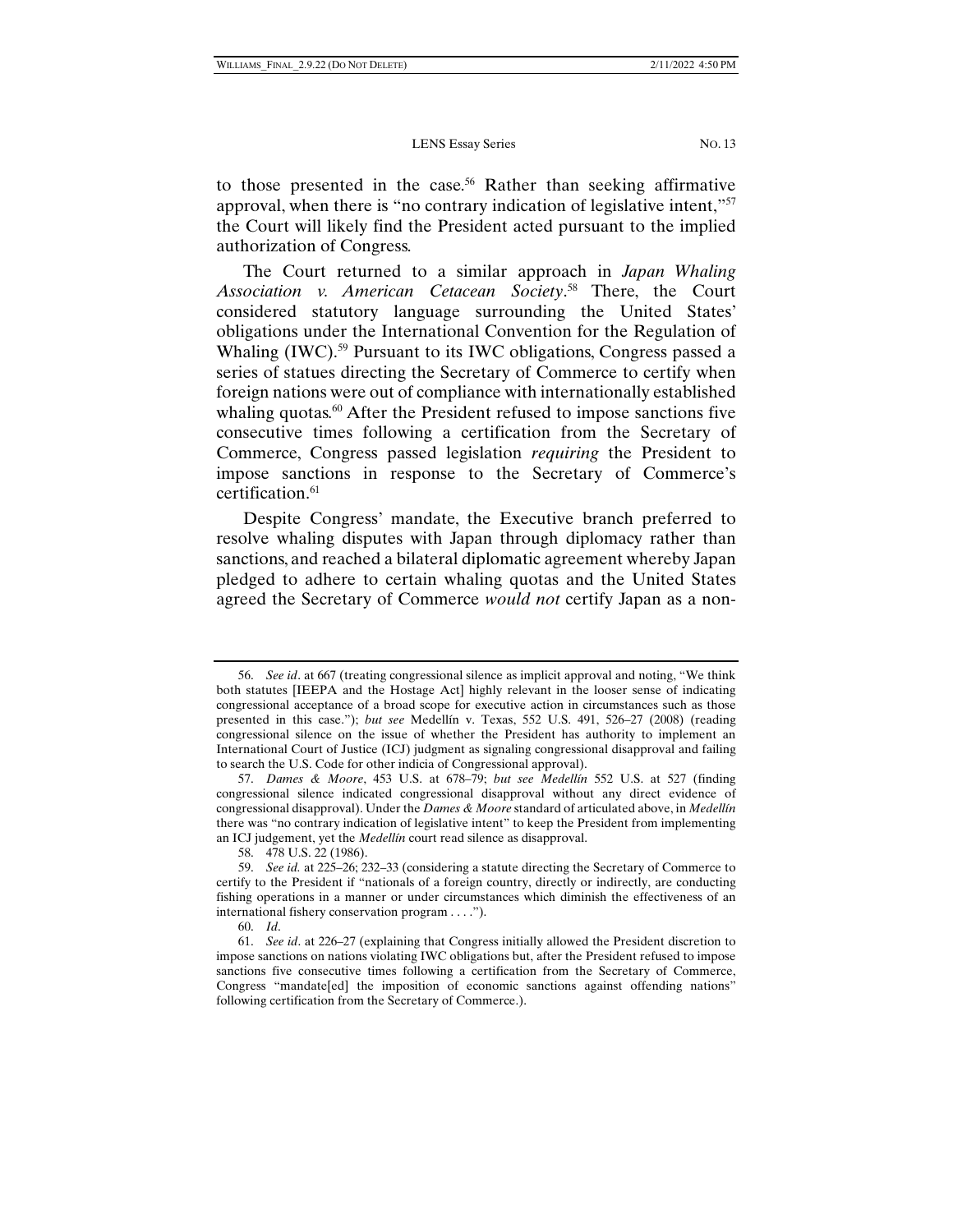compliant nation under federal statute.<sup>62</sup> Despite the clear language, the Supreme Court deferred to the Executive and held the statutory language does not require the Secretary "to certify a nation that fails to conform to the IWC whaling Schedule."63 In an effort to validate the Reagan Administration's diplomatic solution, the *Japan Whaling* Court seemed to ignore the plain language of the statute regardless of Congressional intent.64 In this way, *Japan Whaling* reflects the Court's preference to defer to the President when the legal question concerns foreign affairs.<sup>65</sup>

#### PART II: IEEPA, FINANCIAL WARFARE, & PRESIDENTIAL POWER

Thus far, this paper has framed the legal landscape with respect to the Executive's national security power and emphasized the role of congressional delegation and judicial deference in strengthening Executive power. Before turning to an analysis of the *Xiaomi* decision, this section will consider one congressional delegation of power that has served as the Executive's primary tool for declaring national emergencies – the International Emergency Economic Powers Act (IEEPA). In providing an overview of IEEPA and the growing importance of financial warfare, this section will consider the benefits of broad Executive power in the national security realm.

#### *A. The International Emergency Economic Powers Act*

IEEPA empowers the President to regulate commerce – including the power to prohibit, nullify, or block transactions<sup>66</sup> – in response to "any unusual and extraordinary threat, which has its source in whole or

 <sup>62.</sup> *Id.* at 227–28.

 <sup>63.</sup> *Id*. at 226–27; 233 (quoting the statutory language directing the Secretary of Commerce to monitor, investigate, and certify when a foreign country is conducting fishing operations that "diminish the effectiveness of an international fishery conservation program," but holding that "the statutory language itself contains no direction to the Secretary, automatically and regardless of the circumstances, to certify a nation that fails to conform to the IWC whaling Schedule.").

 <sup>64.</sup> *See* David M. Driesen, *The Congressional Role in International Environmental Law and Its Implications for Statutory Interpretation*, 19 B.C. ENVTL. AFF. L. REV. 287, 310 (1991) (explaining that the Court "ignored clear legislative history showing that Congress intended the mandatory imposition of sanctions for violations of international whaling quotas. . . .").

 <sup>65.</sup> *See* Driesen & Banks, *supra* note 18, at 1329 ("By basically ignoring the statutory language and its history, it validated a diplomatic solution preferred by the Reagan administration."); *see also* Driesen, *supra* note 64, at 310 ("all commentators have agreed that neither legislative history nor the words of the statute justified the extraordinary in this case."); *but see* Hamdan v. Rumsfeld, 542 U.S. 507, 517 (2004) (holding President's creation of military commissions was contrary to several statutes and the Geneva Conventions) (citing Youngstown Sheet & Tube Co. v. Sawyer, 343 U.S. 579, 602 (1952)).

 <sup>66. 50</sup> U.S.C. § 1702(a)(1)(B).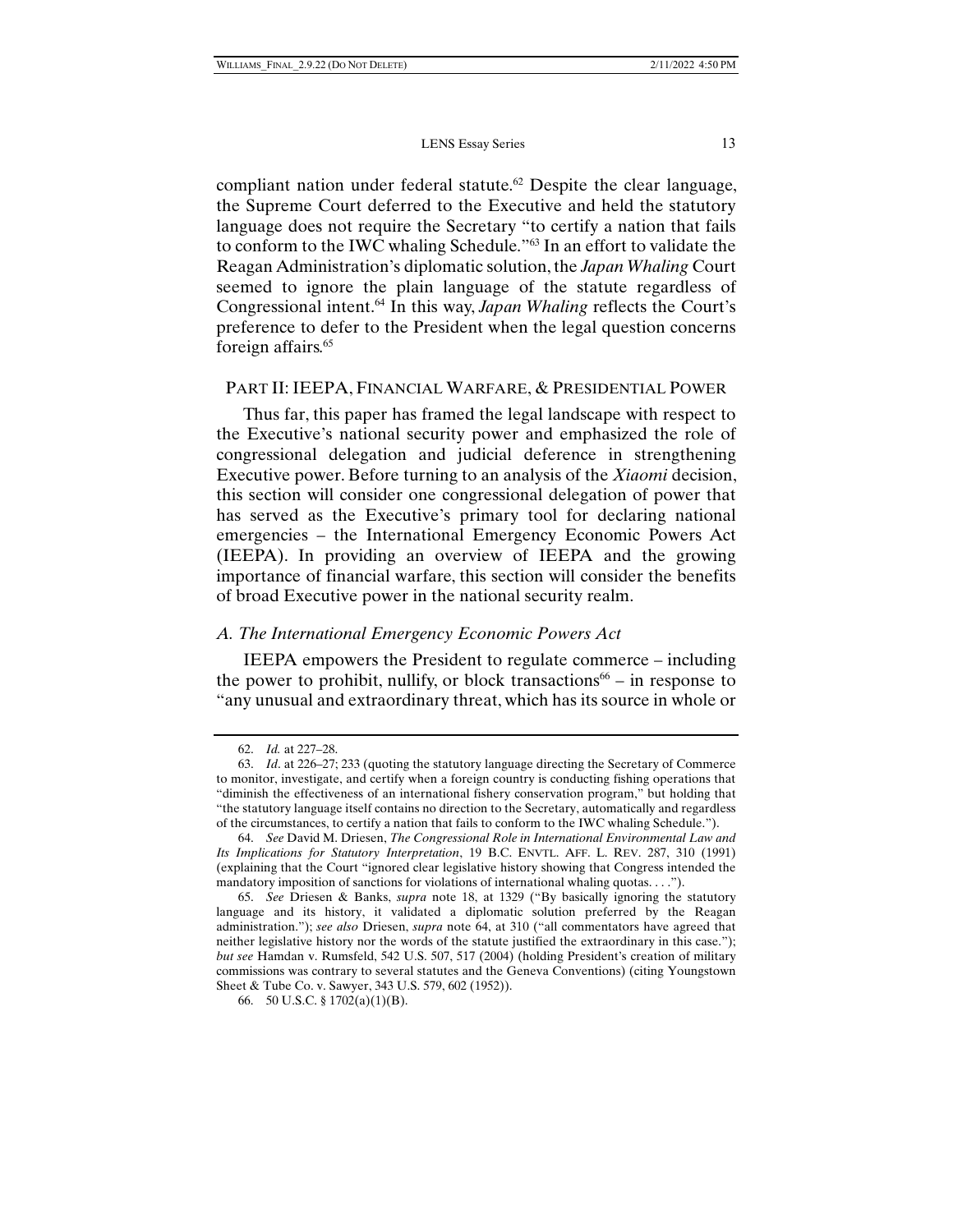substantial part outside the United States, to the national security, foreign policy, or economy of the United States."67 While the statutory text requires a threat to the national security or foreign policy of the United States, IEEPA's utility is trans-substantive and has been used to address a variety of crises such as hostile foreign governments, terrorism, weapons of mass destruction, and transnational white-collar crime.<sup>68</sup>

While some contemporary scholars argue IEEPA provides the executive branch with too much unilateral authority, Congress passed IEEPA in 1977 to *limit* the President's overly expansive emergency economic powers embodied in the Trading with the Enemy Act (TWEA).69 TWEA provided the President with an "extraordinary degree of control over international trade" during both peacetime and wartime.<sup>70</sup> To rein in Executive power, Congress amended TWEA to limit is applicability to wartime only, $71$  and enacted IEEPA to delegate to the President "a new set of authorities for use in time of national emergency which are both more limited in scope . . . and subject to procedural limitations."72 As part of its efforts to limit Executive power, Congress wrote IEEPA to work in tandem with the National Emergency Act (NEA) – creating robust procedural restraints on the Executive's powers under IEEPA.73

Procedural restraints on the President's power to use IEEPA flow from both cross-cutting statutes and the statutory language of IEEPA itself. First, Presidents may exercise power granted to them by IEEPA only when the President declares a national emergency under the procedures set forth in the Nation Emergency Act (NEA).<sup>74</sup> When

 <sup>67.</sup> Ibid. § 1701.

 <sup>68.</sup> *Brennan Center Report*, *supra* note 2, at 3.

 <sup>69.</sup> Trading With the Enemy Act, Pub. Law No. 65-91, 40 Stat. 411 (1917).

 <sup>70.</sup> *Congressional Research Report*, *supra* note 4, at 3.

 <sup>71.</sup> P.L. 95-223 (Dec. 28, 1977) (Title I) ("Section 5(b)(1) of the Trading with the Enemy Act is amended by striking out "or during any other period of national emergency declared by the President" in the text preceding subparagraph (A).").

 <sup>72.</sup> *See Congressional Research Report*, *supra* note 4, at 9 (citing P.L. 95-223 (Dec. 28, 1977) (Title III)).

 <sup>73. 50</sup> U.S.C. §§1601–1651; Id. § 1701(b); *see also* H.R. Rep. No. 95-459 (1977) (explaining that presidential authority under IEEPA is "subject to various procedural limitations, including those of the National Emergencies Act"); *see also Congressional Research Report on National Emergency Powers*, *supra* note 17, at 8 (noting the NEA arose from a Congressional recommendation from the Church Committee for "legislation establishing a procedure for the presidential declaration and congressional regulation of a national emergency.").

 <sup>74.</sup> *See Congressional Research Report*, *supra* note 4, at 10 ("Presidents may invoke IEEPA under the procedures set forth in the NEA.").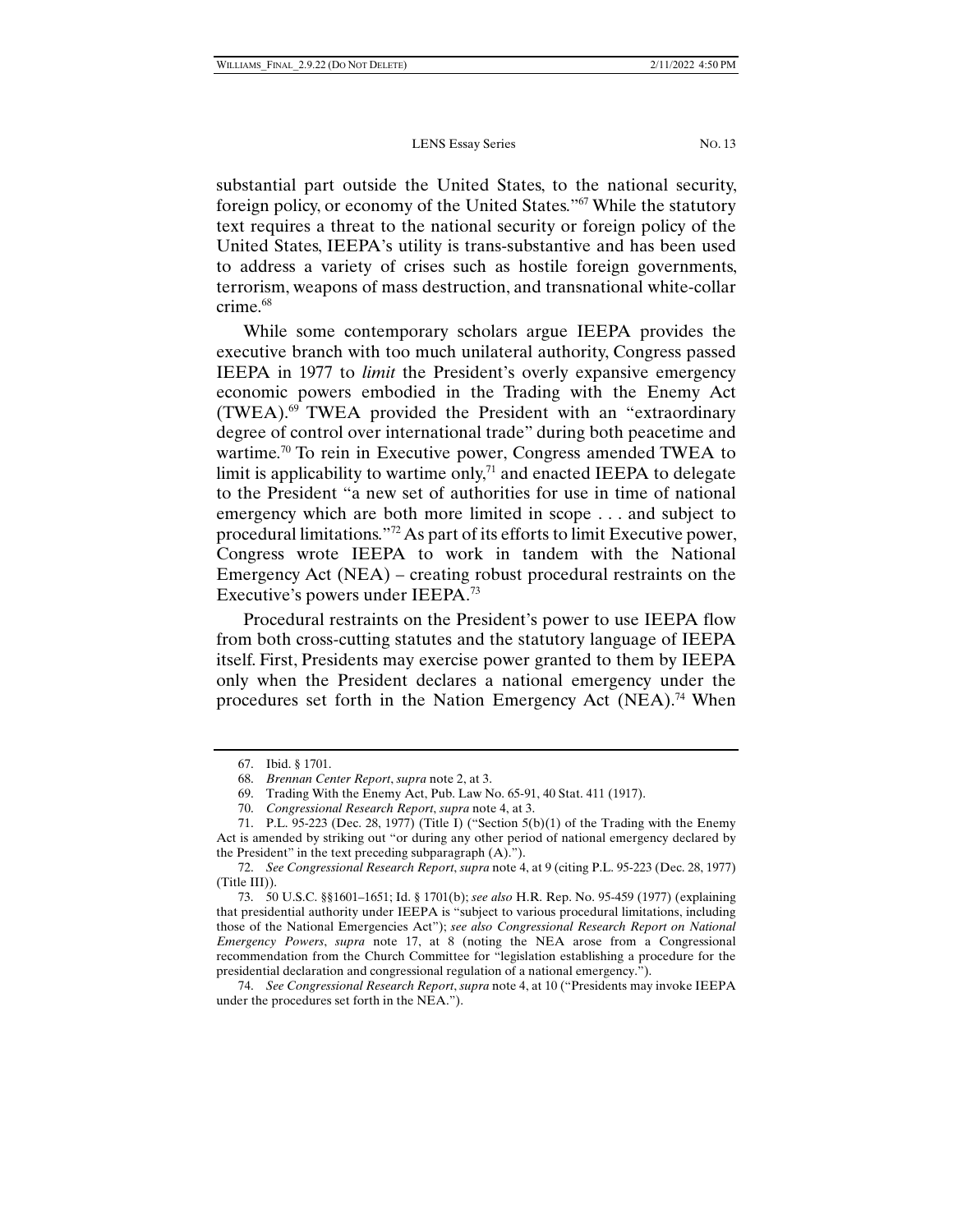declaring a national emergency under IEEPA, the NEA requires the President to transmit a proclamation declaring an emergency to both the public and Congress by publishing the declaration in the Federal Register.75 The NEA also requires the President to renew the predicate national emergency required to exercise power under IEEPA through a notice of renewal in the Federal Register.76 If the Executive branch does not issue a notice of renewal, the predicate national security emergency will automatically end after one year.<sup>77</sup> Further, explored in the next section, the procedural requirements of the Administrative Procedure Act (APA) constrain Executive action when acting under IEEPA.78

In addition to the exogenous procedural requirements of the NEA and the APA, IEEPA creates additional formal constraints on the President's power. First, the President must confer with Congress "in every possible instance" before acting pursuant to IEEPA.79 Second, after declaring a national emergency under IEEPA, the President must provide a report to Congress specifying the circumstances that pose an unusual and extraordinary threat to U.S. national security or foreign policy and must include any foreign nations the Executive intends to act against.80 Third, IEEPA requires the President to submit "follow-up reports" to Congress every six months detailing actions taken under IEEPA.81

The Executive must comply with the procedural requirements outlined above to exercise authority under IEEPA. However, if the formal requirements are met, the Executive has broad authority under IEEPA to target individuals – both natural and legal persons – as well as sovereign nations and even situations not involving a specific target or state, such as the proliferation of nuclear weapons.<sup>82</sup> Indeed, echoing

81. Ibid. § 1703(c).

 <sup>75. 50</sup> U.S.C. § 1621.

 <sup>76.</sup> *Id.* § 1622.

 <sup>77.</sup> *Id.* 

 <sup>78.</sup> *See infra* Part III; For a preview of the intersection of executive national security powers, IEEPA, and the APA *see generally* Elena Chachko, *Administrative National Security*, 108 GEO. L. REV, 1063, 1137 (noting that the APA provides "structural and functional constraints on the President's control" in the national security realm "despite the President's elevated role in foreign and security policy.").

 <sup>79. 50</sup> U.S.C. § 1703(a).

 <sup>80.</sup> Ibid. § 1703(b).

<sup>82.</sup> Idid. §  $1703(a)(1)(B)$  (showing that IEEPA allows the President, acting through the Office of Foreign Asset Control (OFAC), to sanction and block the real property of natural and legal persons); *see also* Chachko, *supra* note 78, at 1094 (noting that the Executive Branch has used IEEPA to target states such as Iran as well as "situations" such like the proliferation of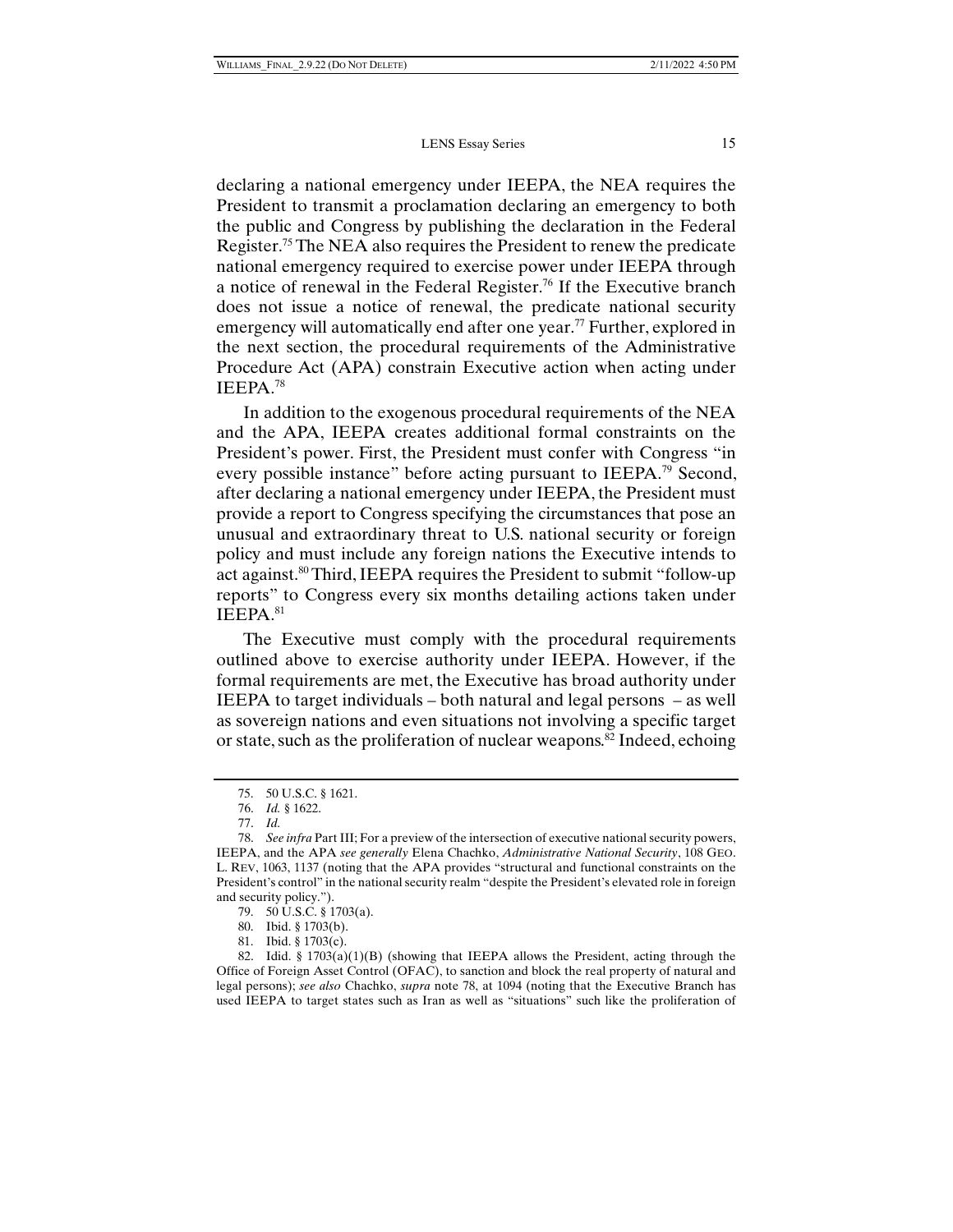the legal motifs in *Dames & Moore v. Regan*, 83 the First Circuit aptly described IEEPA as "codif[ying] Congress's intent to confer broad and flexible power upon the President to impose and enforce economic sanctions against nations that the President deems a threat to U.S. national security interests."84 While IEEPA's language requires an "unusual and extraordinary threat" to the U.S. economy or U.S. national security interests, the Executive branch uses IEEPA as a routine foreign policy tool, with "an average of 1.5 IEEPA emergencies declared each year."85 Given that Congress has the authority to terminate the predicate national emergency that provides the Executive with authority to act under IEEPA, Congress' refusal to do so suggests that the legislature approves of the systematic use of IEEPA by the Executive branch as a broad foreign policy tool.<sup>86</sup>

#### *B. National Security and Financial Warfare*

While some express concerns about the Executive's broad power under IEEPA,<sup>87</sup> the statute has been a fixture in the United States' post-9/11 national security strategy.<sup>88</sup> As global power struggles increasingly play out in financial markets as opposed to battle fields, the United States has expanded its national security infrastructure to include economic and financial warfare.<sup>89</sup> Indeed, the modernization of

 87. *Brennan Center Report*, *supra* note 2, at 3 (noting that IEEPA delegate "potent powers with so few limits on discretion or institutional checks," and arguing for reforms that would limit IEEPA's potential for abuse).

nuclear weapons) (citing Exec. Order No. 12,938, 59 Fed. Reg. 58,099 (Nov. 14, 1994) (entitled "Proliferation of Weapons of Mass Destruction")).

 <sup>83. 453</sup> U.S. 654, 674 (1981) (providing broad deference to the executive branch based on the Congress' statutory delegation of power through IEEPA).

 <sup>84.</sup> United States v. McKeeve, 131 F.3d 1, 10 (1st Cir. 1997) (citing United States v. Arch Trading Co., 987 F.2d 1087, 1093–94 (4th Cir. 1993)).

 <sup>85.</sup> *Brennan Center Report*, *supra* note 2, at 3; *see also Congressional Research Report*, *supra* note 4, at 18 ("Each year since 1990, Presidents have issued roughly 4.5 executive orders citing IEEPA and declared 1.5 new national emergencies citing IEEPA.").

 <sup>86. 50</sup> U.S.C. § 1622 (2018) (noting that a national emergency may be terminated by a privileged joint resolution of Congress); *see also* Elizabeth Goitein & Andrew Boyle, *Limiting This Governmental Emergency Power Could Curb Presidential Overreach*, FORTUNE (Mar. 4, 2020), https://fortune.com/2020/03/04/national-emergency-foreign-sanctions-ieepa/ ("To date, Congress has never attempted to terminate an IEEPA emergency."); *see also Brennan Center Report*, *supra* note 2, at 19 (noting that "Congress has largely approved of presidents' uses of IEEPA to date.").

<sup>88</sup>*. See* Chachko, *supra* note 78, at 1095 ("Use of individualized economic sanctions accelerated following 9/11.").

 <sup>89.</sup> *See* Zarate, *supra* note 9, at 428 (explaining that "freezing bank accounts and seizing cash at borders was a more palatable way of fighting terrorism than sending troops to warzones); *see also* Bracken, *supra* note 9, at 289 (noting that "Financial warfare, as distinct from classic economic warfare, is an expanding arena of conflict.").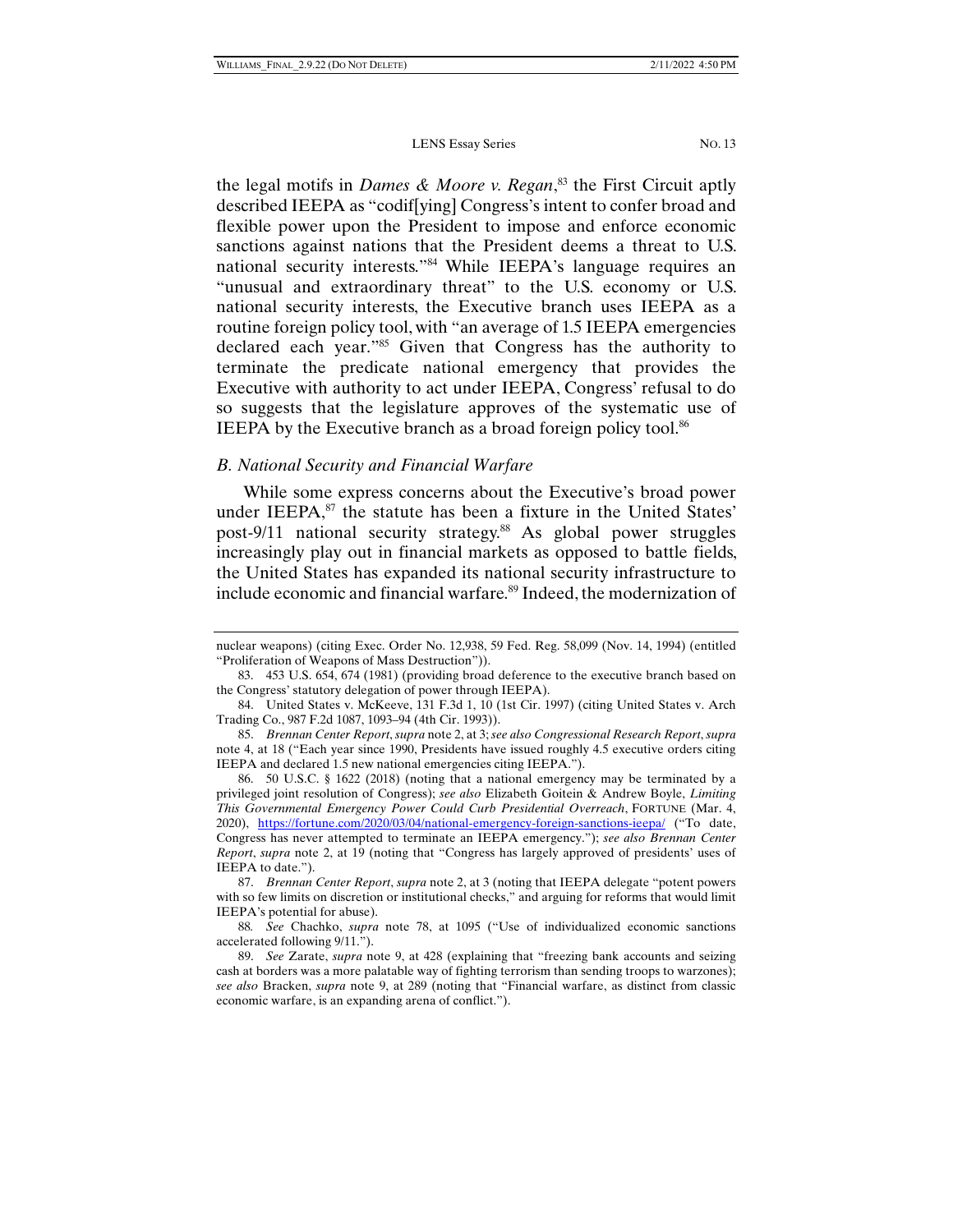international financial markets and the growth of illicit finance has made financial warfare a central tenant of the United States' national security strategy.<sup>90</sup> Apart from classic sanctions or embargos, the United States is leveraging global capital markets, banking, and financial systems to attack enemies abroad – and is relying on IEEPA to do so.91

The previous four presidential administrations have relied on IEEPA to apply financial pressure as part of the United States' foreign policy campaign against key adversaries such as Iran, Syria, North Korea, and Russia.<sup>92</sup> As early as 2006, then-president George W. Bush froze U.S. assets of persons connected to the assassination of former Lebanese Prime Minister Rafiq Hariri.<sup>93</sup> Thereafter, President Barack Obama issued a series of executive orders prohibiting investment, freezing assets, and blocking transactions as part of the United States' efforts during the Syrian civil war against Iran and the Assad regime.<sup>94</sup> In an even more recent example, the United States blocked transactions with and froze the assets of prominent Russian and Ukrainian individuals involved in Russia's annexation of Crimea, and imposed similar individual sanctions on persons involved in the Russian effort to undermine the 2016 Presidential election.<sup>95</sup>

Finally, Congress passed the Global Magnitsky Act in 2016 to

 <sup>90.</sup> *See* Zarate, *supra* note 9, at ix (noting that the United States has "financially squeezed and isolated America's principal enemies of this period – Al Qaeda, North Korea, Iran, Iraq, and Syria.").

 <sup>91.</sup> *See* Chachko, *supra* note 78, at 1095 (noting that, "Since the early 2000s, there has been a steady increase in the application of individual sanctions pursuant to the IEEPA and other authorities in a host of policy areas.").

 <sup>92.</sup> *Id.* at 1095–98 (describing various executive orders using individual sanctions to effectuate U.S. foreign policy goals).

 <sup>93.</sup> *See* Exec. Order No. 13,399, 71 Fed. Reg. 25,059 (Apr. 25, 2016) (entitled "Blocking Property of Additional Persons in Connection [w]ith the National Emergency [w]ith Respect to Syria").

 <sup>94.</sup> *See* Exec. Order No. 13,606, 77 Fed. Reg. 24,571 (Apr. 22, 2012) (entitled "Blocking the Property and Suspending Entry [i]nto the United States of Certain Persons [w]ith Respect to Grave Human Rights Abuses by the Governments of Iran and Syria via Information Technology"); Exec. Order No. 13,582, 76 Fed. Reg. 52,209 (Aug. 17, 2011) (entitled "Blocking Property of the Government of Syria and Prohibiting Certain Transactions [w]ith Respect to Syria"); Exec. Order No. 13,573, 76 Fed. Reg. 29,143 (May 18, 2011) (entitled "Blocking Property of Senior Officials of the Government of Syria"); Exec. Order No. 13,572, 76 Fed. Reg. 24,787 (Apr. 29, 2011) (entitled "Blocking Property of Certain Persons [w]ith Respect to Human Rights Abuses in Syria").

 <sup>95.</sup> *See* Exec. Order No. 13,685, 79 Fed. Reg. 77,357 (Dec. 19, 2014) (entitled "Blocking Property of Certain Persons and Prohibiting Certain Transactions [w]ith Respect to the Crimea Region of Ukraine"); Exec. Order No. 13,757, 82 Fed. Reg. 1 (Dec. 28, 2016) (entitled "Taking Additional Steps to Address the National Emergency [w]ith Respect to Significant Malicious Cyber-Enabled Activities").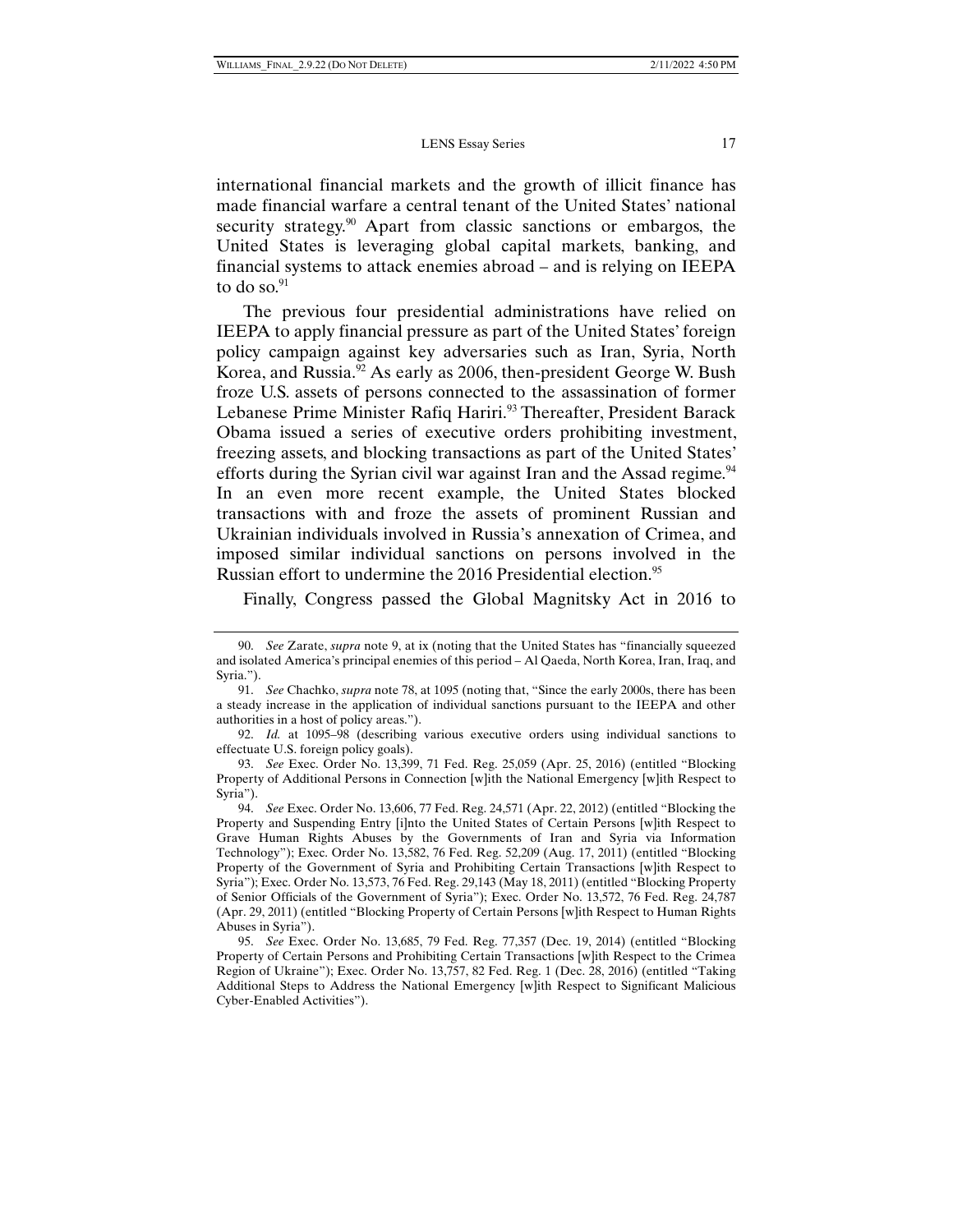address both global corruption and human rights abuses through financial pressure.<sup>96</sup> Congress again invoked IEEPA and predicated the Executive's authority to designate individuals under the Magnitsky Act on IEEPA – enabling the President to use his power under IEEPA against foreign persons who commit "gross violations of internationally recognized human rights," or engage in "significant corruption."97 Foreign persons currently designated under the Magnitsky Act include Saudi Arabian officials that allegedly played a role in the extrajudicial killing of journalist Jamal Khashoggi, six current Chinese government officials accused of human rights abuses in Xinjiang providence, and government officials from several nations in Africa accused of human rights abuses.<sup>98</sup>

Despite the ubiquity of IEEPA in U.S. foreign policy, the Executive branch's use of IEEPA presents a dilemma. On the one hand, IEEPA represents an incredibly effective foreign policy tool that serves the United States' national security interests. Indeed, according to former Deputy National Security Advisor Juan Zarate, the United States' financial warfare campaign has ostracized America's enemies and is "unprecedented in its reach and effectiveness."99 However, on the other hand, critics argue IEEPA lacks appropriate procedural safeguards given the courts' general deference to the Executive acting pursuant to national security and the corresponding institutional gridlock in Congress.100 The remaining sections of this paper attempt to reconcile the need for accountability with the equally pressing need to provide the Executive branch with foreign policy tools that enable the President to quickly and flexibly leverage global capital markets for the benefit of U.S. national security interests.

#### PART III. THE *XIAOMI* CASE & JUDICIAL REVIEW UNDER IEEPA

The *Xiaomi* case highlights the Executive's vast power under IEEPA as well as the effectiveness of IEEPA's procedural constrains on Executive power. This section will use *Xiaomi Corporation, v. Department of Defense* to argue that, when paired with discerning

 <sup>96.</sup> The Global Magnitsky Human Rights Accountability Act, 22 U.S.C. §2656 (2016).

<sup>97.</sup> Ibid. §§1263(b)(A); (a)(1–4).

 <sup>98.</sup> MICHAEL A. WEBER & EDWARD J. COLLINS-CHASE, CONG. RESEARCH SERV., IF10576, THE GLOBAL MAGNITSKY HUMAN RIGHTS ACCOUNTABILITY ACT, 1 (2020).

 <sup>99.</sup> Zarate, *supra* note 9, at ix.

 <sup>100.</sup> *See* Koh, *supra* note 14, at 1297–98 (arguing that, in the national security arena, Congress has "consistently failed to check or restrain" the Executive "because of legislative myopia, inadequate drafting, ineffective legislative tools, and an institutional absence of political will.").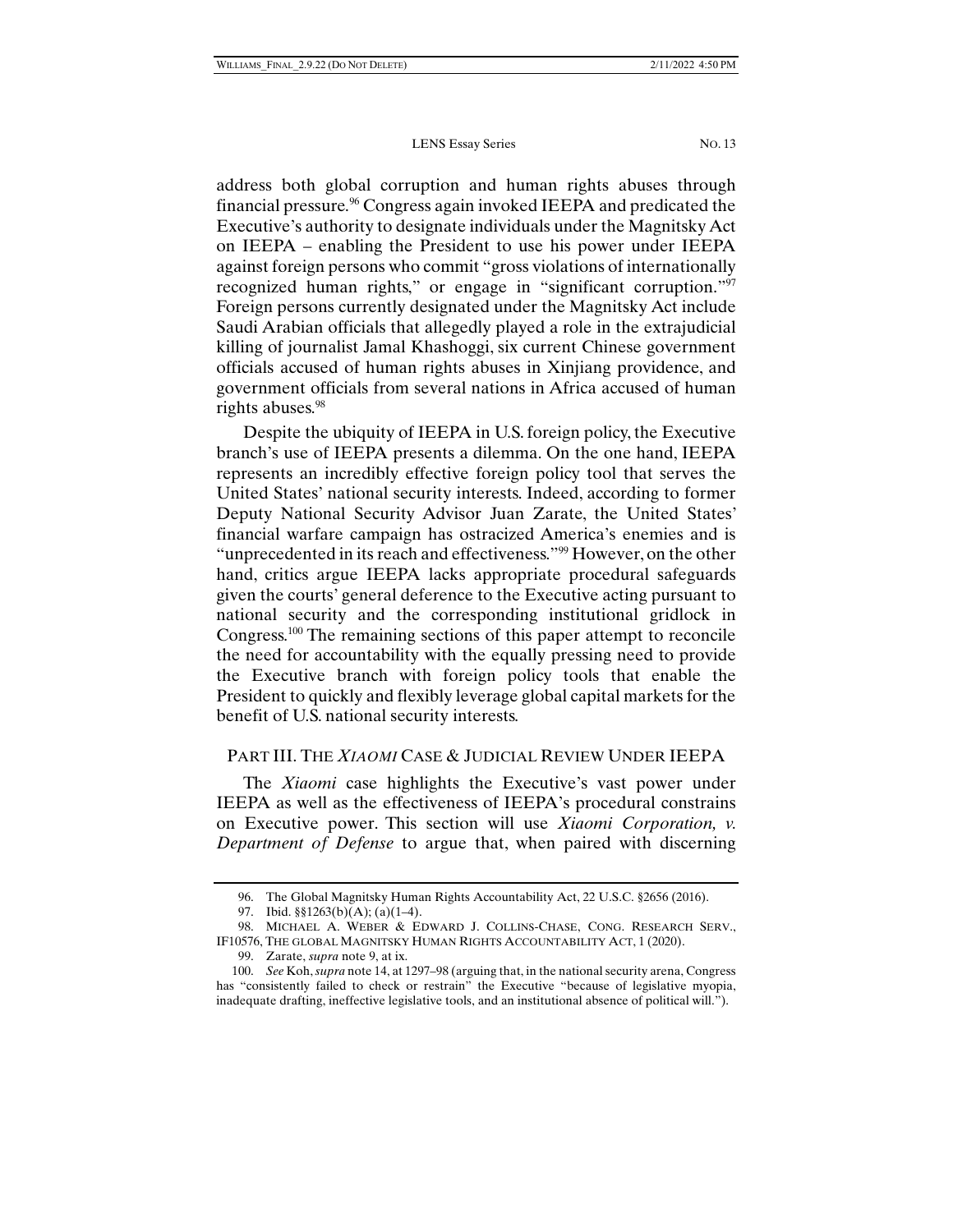judicial review, IEEPA as it is currently written strikes a realistic balance between the need for adequate Executive oversight and the necessity that the U.S. have effective foreign policy tools.<sup>101</sup>

#### *A. Legal and Factual Background*

On November 17, 2020, then-President Donald Trump issued Executive Order 13959, entitled "Addressing the Threat from Securities Investments That Finance Communist Chinese Military Companies."102 The Executive Order declared a national emergency with respect to the "unusual and extraordinary threat" posed by China's national strategy of "military-civil fusion," by which the Chinese government compels its civilian companies to support its military and intelligence activities.<sup>103</sup> The Order argued these same civilian companies "raise capital by selling securities to United States investors," and thus concluded that the United States is inadvertently financing "the development and modernization of [the PRC's] military."104 EO 13959 was designed to protect U.S. national security interests by prohibiting U.S. investment in select Chinese companies involved in the development "weapons of mass destruction, advanced conventional weapons, and malicious cyber-enabled actions against the United States and its people."105

The Trump Administration resurrected an obscure section from the National Defense Authorization Act for Fiscal Year 1999 to sanction Chinese companies.106 The relevant section – Section 1237 of NDAA 1999 – instructs the Secretary of Defense to publish a list of companies "operating directly or indirectly in the United States or any of its territories and possessions that are Communist Chinese military companies."107 These companies, CCMCs, are defined as any company "owned or controlled by, or affiliated with, the People's Liberation

 <sup>101.</sup> *See* Xiaomi Corporation, *et al.*, v. Department of Defense, No. 21-280 (RC), 2021 WL 950144 at \*5 (D.D.C. Mar. 12, 2021).

 <sup>102.</sup> *See* Exec. Order. No. 13,959, 85 Fed. Reg. 73,185 (Nov. 17, 2020) (entitled "Addressing the Threat from Securities Investments That Finance Communist Chinese Military Companies") [hereinafter *Executive Order Regarding CCMCs*].

 <sup>103.</sup> *Id.* at 73,185 ("Through the national strategy of Military-Civil Fusion, the PRC increases the size of the country's military-industrial complex by compelling civilian Chinese companies to support its military and intelligence activities.").

 <sup>104.</sup> *Id.* 105. *Id.* 

 <sup>106.</sup> *See Xiaomi Corporation*, 2021 WL 950144, at \*3 ("This suit concerns Xiaomi's designation as a CCMC under Section 1237 of the National Defense Authorization Act for Fiscal Year 1999.").

 <sup>107.</sup> *Id*. at \*2 (quoting NDAA FY99 § 1237(b)).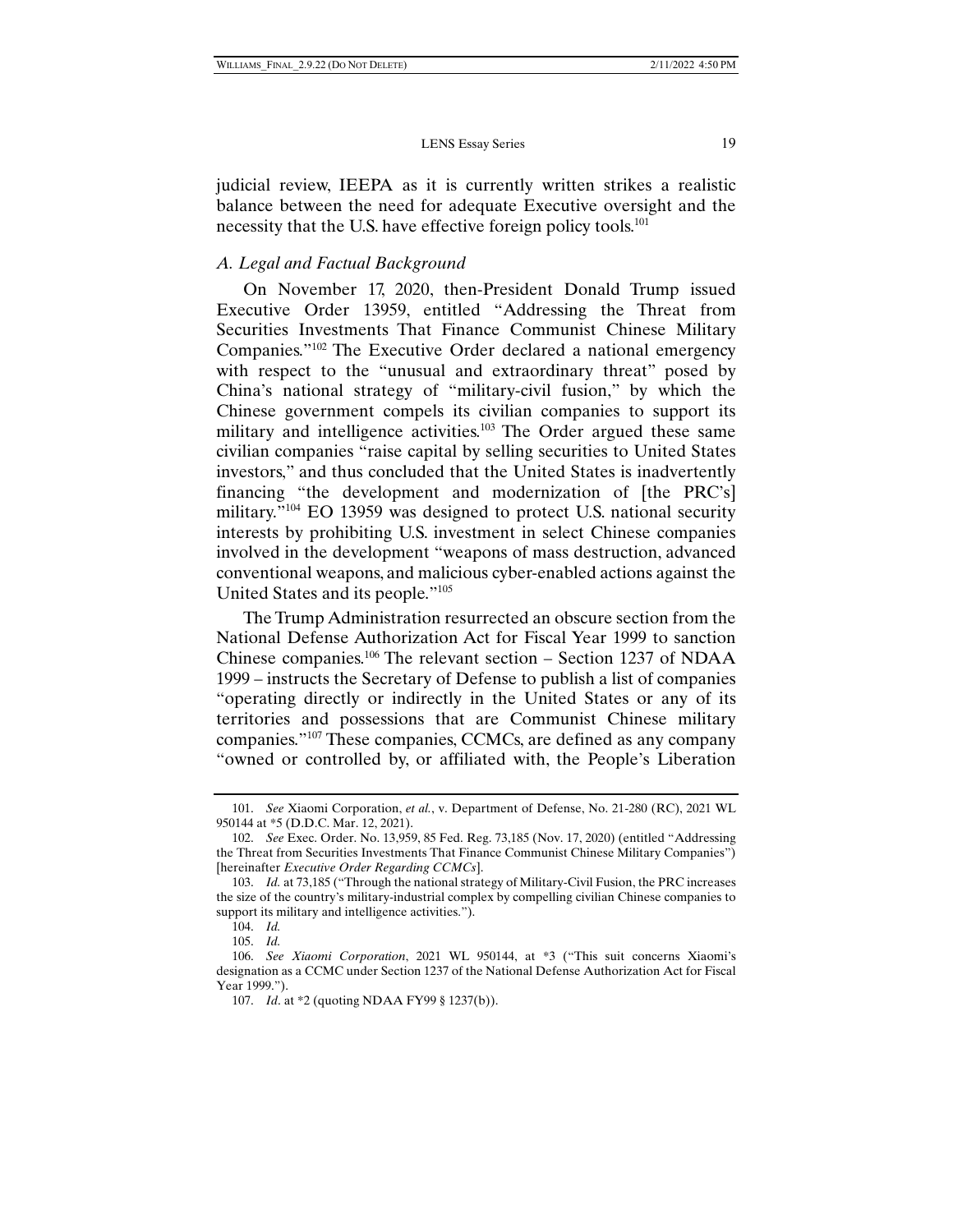Army or a ministry of the government of the People's Republic of China or that is owned or controlled by an entity affiliated with the defense industrial base of the People's Republic of China."108 Once a company is designated a CCMC by the Department of Defense (DoD) under Section 1237, the President may exercise his powers under IEEPA and declare a national emergency with respect to the threat posed by CCMCs.109 Thus, the President may sanction listed CCMCs, prohibit United States persons from investing in CCMCs, and require divestment from CCMCs.<sup>110</sup>

Section 1237 lay dormant for more than twenty years before the Department of Defense issued a list of CCMCs.<sup>111</sup> The spontaneous revival of Section 1237 occurred after several legislators sent a letter to then-Defense Secretary Mark Esper in 2019 calling on Esper to release a CCMC list in compliance with Section 1237 as amended.<sup>112</sup> In response to legislative prodding, the Defense Department issued an initial list of 20 designated CCMCs in June 2020, predominately composed of technology and aviation companies, but also notably including Chinese telecommunications giant Huawei.<sup>113</sup> On January 14, 2021, the Department of Defense released the most recent iteration of designated CCMC companies, which included Xiaomi.<sup>114</sup>

Acting pursuant to IEEPA, President Trump issued EO 13959 and prohibited "any transaction in publicly traded securities, or any securities that are derivative of, or are designed to provide investment exposure to such securities" involving identified CCMCs.115 Xiaomi Corporation, a multinational consumer electronics corporation headquartered in China, was one of several Chinese companies impacted by EO 13959.116 In response to its designation as a CCMC,

 <sup>108.</sup> *Id*. (quoting NDAA FY99 § 1237 (b)(4)(B)(i)).

 <sup>109.</sup> *Id*. at \*2 (quoting NDAA FY99, § 1237(a)(b)).

 <sup>110.</sup> *See Executive Order Regarding CCMCs*, *supra* note 102 (prohibiting "any transaction in publicly traded securities, or any securities that are derivative of, or are designed to provide investment exposure to such securities, of any Communist Chinese military company . . . .").

 <sup>111.</sup> *Xiaomi Corporation,* 2021 WL 950144, at \*3.

 <sup>112.</sup> Jordan Brunner, *Communist Chinese Military Companies and Section 1237: A Primer*, LAWFARE BLOG (Mar. 22, 2021, 8:01 AM) https://www.lawfareblog.com/communist-chinesemilitary-companies-and-section-1237-primer.

 <sup>113.</sup> *Id*.

 <sup>114.</sup> *Xiaomi Corporation*, 2021 WL 950144, at \*3.

 <sup>115.</sup> *See Executive Order Regarding CCMCs*, *supra* note 102.

 <sup>116.</sup> *See Xiaomi Corporation*, 2021 WL 950144, at \*5 (explaining that, "On January 14, 2021, the Department of Defense submitted to Congress, pursuant to Section 1237, a list of designated CCMC companies that included Xiaomi.").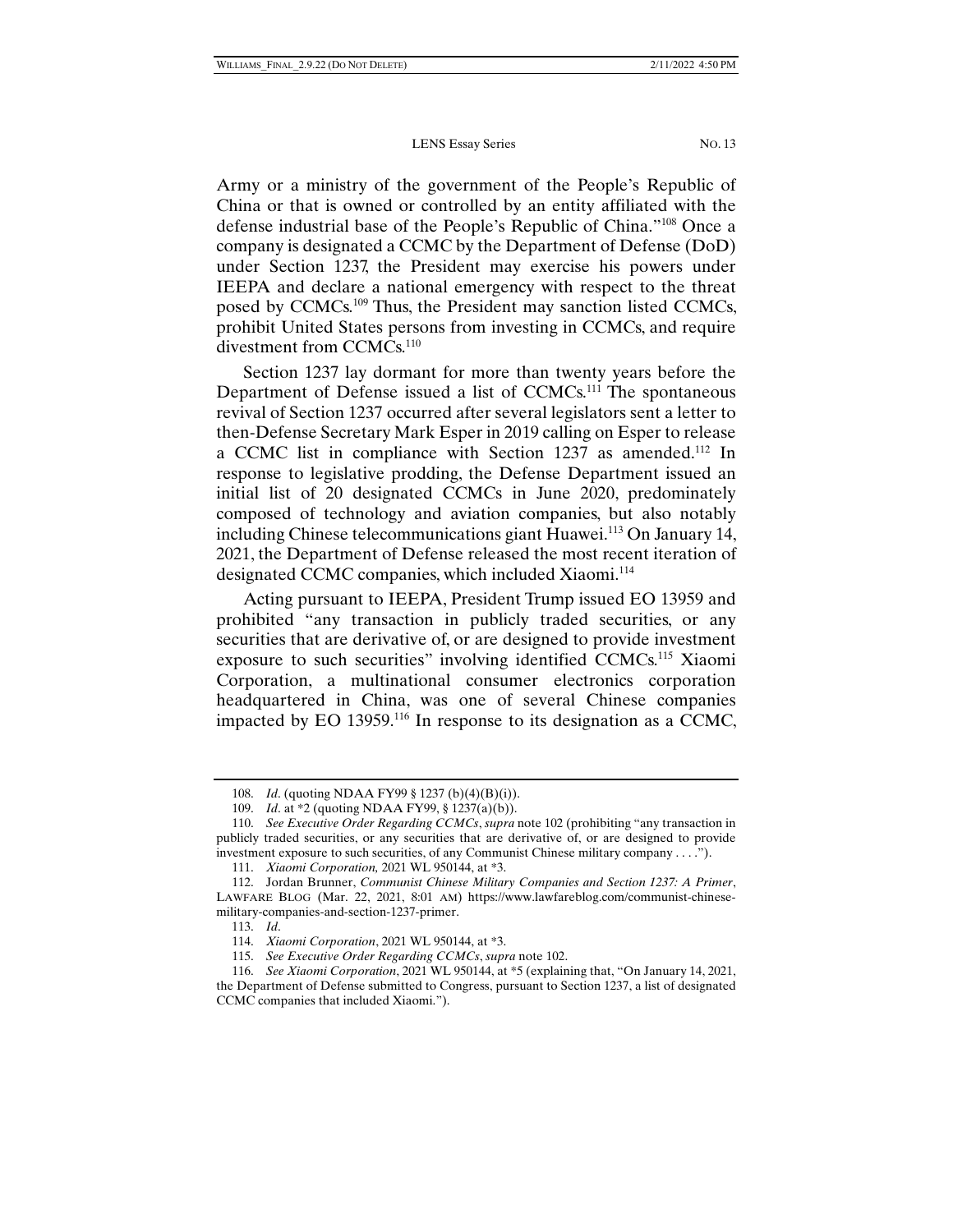Xiaomi filed suit in the D.C. District Court in January 2021.<sup>117</sup>

#### *B. The D.C. District Court Opinion*

Xiaomi challenged its designation as a CCMC under the Administrative Procedure Act's arbitrary and capricious standard.118 In granting Xiaomi's motion for a preliminary injunction, the Court held the Department of Defense's explanation for Xiaomi's designation as a CCMC was "inadequate" and that Xiaomi's designation as a CCMC lacked the required "substantial evidence" necessary to fulfill the APA's arbitrary and capricious standard.<sup>119</sup>

As a threshold matter, while the President issues sanctions under IEEPA, the Treasury Department is the executive branch agency responsible for implementing sanctions under IEEPA.120 The APA applies to all executive branch and independent agencies and prescribes procedures for agency actions.121 Thus, courts review sanctions promulgated by the Treasury Department pursuant to IEEPA under the judicial review provisions of the APA.122 This is true even for foreign national defendants such as *Xiaomi*. While not automatically entitled to the full suite of due process rights provided by the Constitution, foreign nationals retain the right to procedural review under the Administrative Procedure Act (APA).<sup>123</sup>

Courts review agency decisions under a highly deferential standard, and agency actions are struck down only if the action is "arbitrary, capricious, an abuse of discretion, or otherwise not in accordance with

 122. *See Holy Land Foundation for Relief*, 333 F.3d at 162 (noting that the actions of the Treasury Department carrying out IEEPA sanctions "are governed by the judicial review provisions of the APA.").

 <sup>117.</sup> *Id.*

 <sup>118.</sup> *Id.* at \*7.

 <sup>119.</sup> *Id*. at \*8.

 <sup>120.</sup> *See Executive Order Regarding CCMCs*, *supra* note 102, at 73,186 ("The Secretary of the Treasury. . . is hereby authorized to take such actions. . . to carry out the purposes of this order."); *see also* Holy Land Foundation for Relief & Dev. v. Ashcroft, 333 F.3d 156, 162 (D.C. Cir. 2003) (noting the Treasury Department implements IEEPA).

 <sup>121.</sup> TODD GARVEY, A BRIEF OVERVIEW OF RULEMAKING AND JUDICIAL REVIEW, R41546, CONG. RESEARCH SERV., 1 (2017) (explaining the APA applies to all executive branch and independent agencies and proscribes the rules agencies must follow when making agency rulemakings as well as the standards for judicial review of final agency actions).

 <sup>123.</sup> Rakhimov v. Gacki, No. CV 19-2554 (JEB), 2020 WL 1911561, at \*6 (D.D.C. Apr. 20, 2020) (rejecting full due process for a foreign national sanctioned under IEEPA but holding that the court must follow "the APA's [5 U.S.C. § 706(2)(A)] 'highly deferential standard,' meaning that [it] may set aside Treasury's action 'only if it is arbitrary, capricious, an abuse of discretion, or otherwise not in accordance with law.') (quoting Zevallos v. Obama, 793 F.3d 106, 112 (D.C. Cir. 2015)).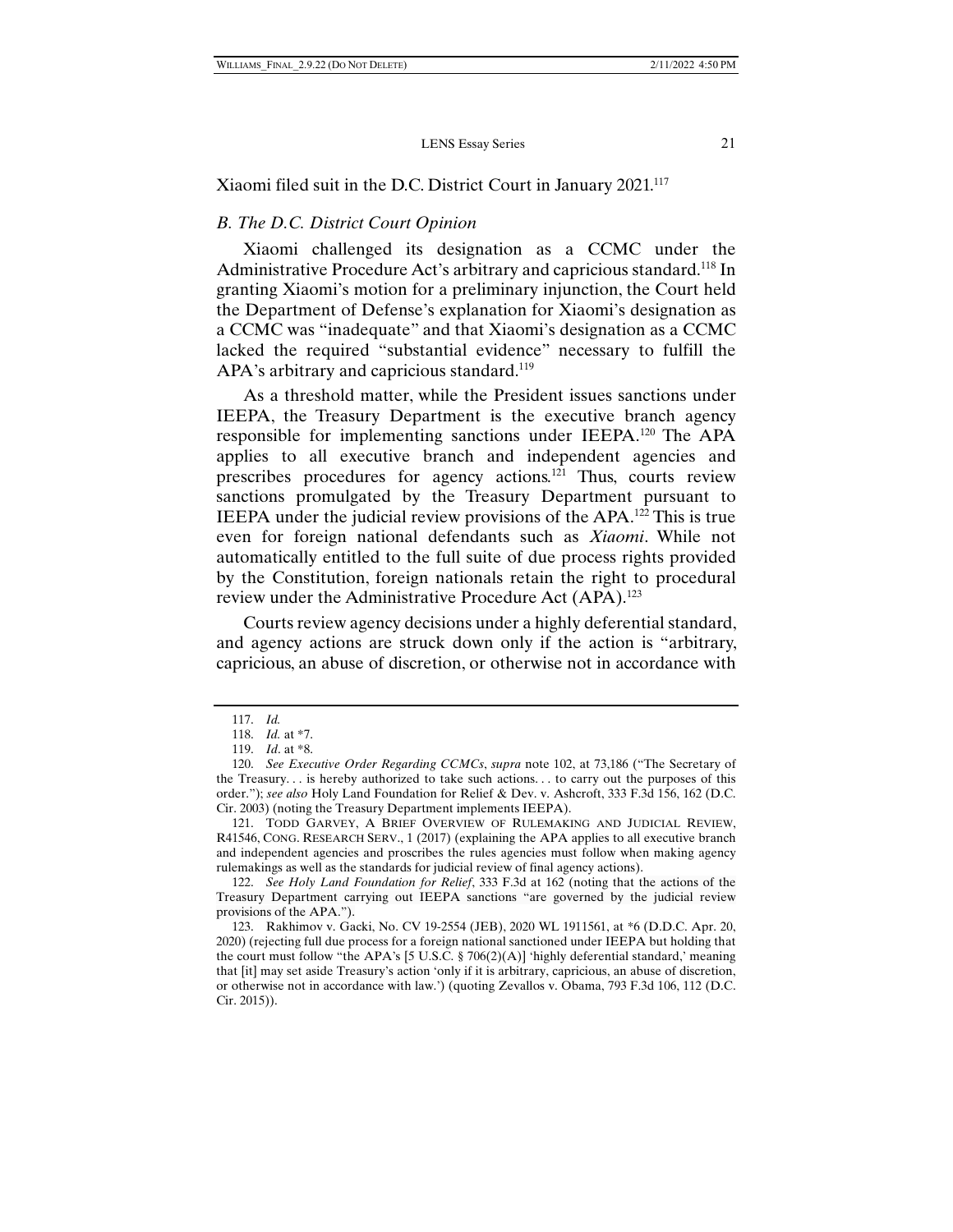law."<sup>124</sup> Consistent with the judiciary's traditional deference to the Executive in the realm of national security, courts afford heightened deference to an agency's determination in actions involving national security.<sup>125</sup> Still, the reviewing court must ensure the agency engaged in reasoned decision-making.126 To fulfill the reasoned decision-making requirement and meet the APA's arbitrary and capricious standard, an agency must "articulate a satisfactory explanation for its action" with a "rational connection between the facts found and the choice made."127 In applying the reasoned decision-making standard, courts focus on whether an agency action was supported by substantial evidence.<sup>128</sup>

Here, despite the deference built into APA review, the D.C. district court held the DoD failed to articulate a satisfactory explanation supported by substantial evidence for its decision to add Xiaomi to the CCMC list and thus failed the APA's arbitrary and capricious standard.129 First, the Court concluded DoD did not provide a reasoned decision for adding Xiaomi to the CCMC list.130 The DoD's proffered explanation for classifying Xiaomi as a CCMC consisted of only twopages and included the *misquoted* statutory language of Section 1237, two business-related facts sourced from Xiaomi's annual report, and a conclusory statement that Xiaomi meets the threshold requirements for CCMC designation as a company "owned or controlled by" the Chinese government.<sup>131</sup> Based on the insufficient evidentiary record, the district court concluded Xiaomi's designation was not sufficiently reasoned and held the DoD circumvented the most "critical step" of an agency action by failing to "connect the facts to the conclusion."132

 <sup>124. 5</sup> U.S.C. § 706(2)(A).

 <sup>125.</sup> *See* Islamic American Relief Agency v. Gonzales, 477 F.3d 728, 734 (D.C. Cir. 2007) (explaining that the court "is extremely deferential" when reviewing matters "at the intersection of national security, foreign policy, and administrative law.").

 <sup>126.</sup> Xiaomi Corporation, *et al.*, v. Department of Defense, No. 21-280 (RC), 2021 WL 950144 at \*8 (D.D.C. Mar. 12, 2021) (quoting Judulang v. Holder, 565 U.S. 42, 53 (2011)).

 <sup>127.</sup> Motor Vehicle Mfrs. Ass'n of U.S. Inc. v. State Farm Mut. Auto. Ins. Co., 463 U.S. 29, 43 (1983) (quoting Burlington Truck Lines v. United States, 371 U.S. 156, 168 (1962)).

 <sup>128.</sup> *See Xiaomi Corporation*, 2021 WL 950144, at \*8 (explaining the agency makes reasoned decisions when the agency's final determination is "supported by substantial evidence.") (quoting Dickinson v. Zurko, 527 U.S. 150, 164 (1999)).

 <sup>129.</sup> *Xiaomi Corporation*, 2021 WL 950144, at \*9.

 <sup>130.</sup> *Id.*

 <sup>131.</sup> *Id.* at \*9–10.

 <sup>132.</sup> *Compare* Xiaomi Corporation, 2021 WL 950144, at \*10 (describing that, in the case of *Xiaomi*, the Department of Defense merely "parrot[ed" the statutory language" of Section 1237 to designate Xiaomi a CCMC without providing sufficient facts), *with* Holy Land Foundation for Relief & Dev. v. Ashcroft, 333 F.3d 156, 161 (D.C. Cir. 2003) (noting that there was "ample" evidence on the record showing that defendant HLF was involved in terrorism financing including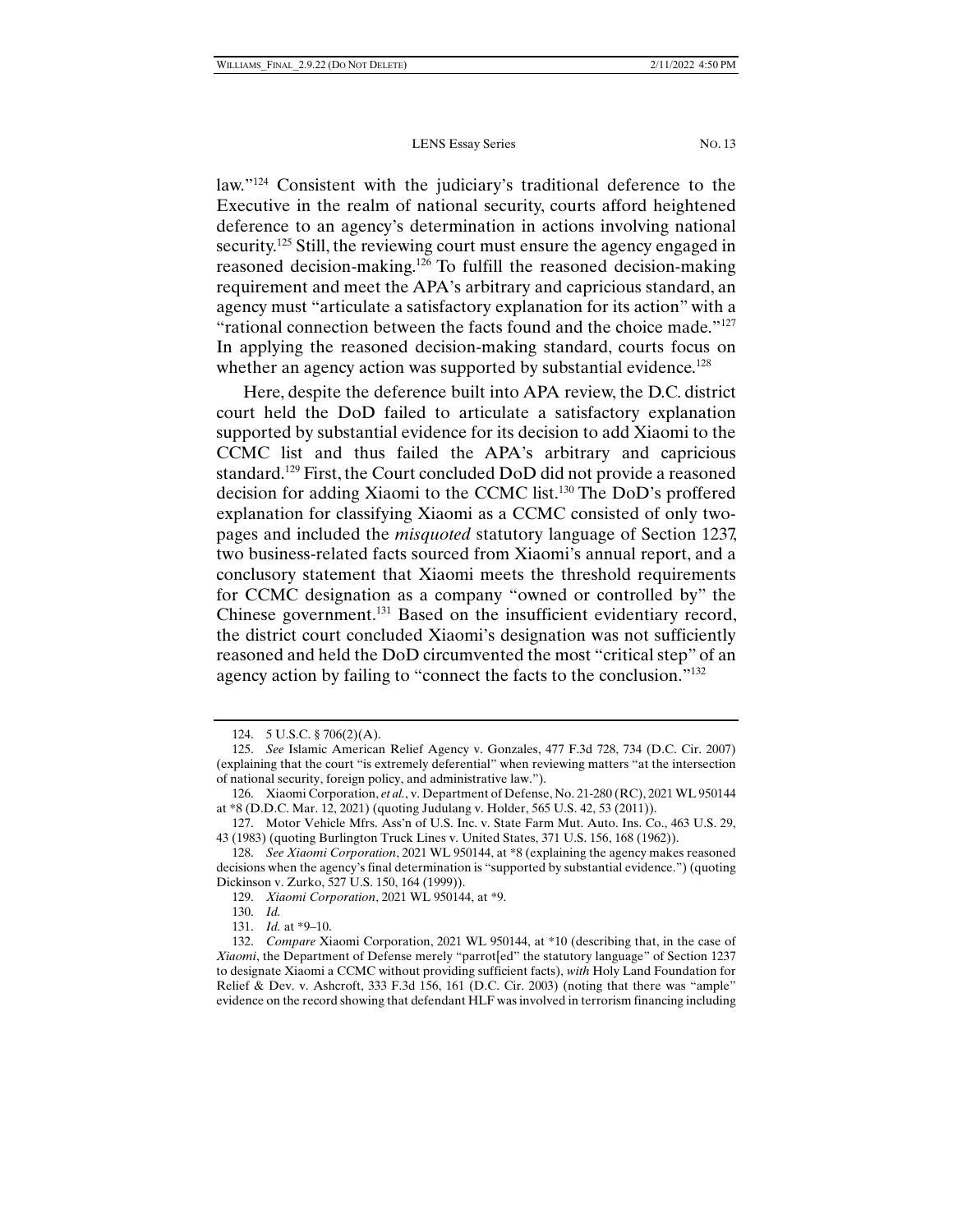Second and relatedly, the district court found the DoD failed to support Xiaomi's designation to the CCMC list with "substantial evidence."133 Under the APA, the reviewing court must determine if the agency supported its reasoned decision with "substantial evidence" on the record.134 Here, DoD relied on just two facts to designate Xiaomi a CCMC.135 First, DoD pointed out that Xiaomi invested heavily in technologies "essential to modern military operations" such as 5G technology and artificial intelligence.136 Second, DoD argued Xiaomi had connections with the Chinese government because Xiaomi's founder and CEO, Lei Jun, received an award from the Chinese Ministry of Industry and Information Technology entitled "Outstanding Builder[] of Socialism with Chinese Characteristics."137 Based on these facts alone, the DoD said there was "adequate" support for Xiaomi's affiliation with the Chinese government.

The D.C. district court disagreed. First, the Court said Xiaomi's investment in emerging technologies such as 5G and AI "cannot be enough to support a conclusion that Xiaomi is a CCMC."138 Such an outcome, the court said, would create an opportunity for the DoD to designate any Chinese company investing in technology with alternative military uses as a CCMC. Second, the Court contextualized the "award" given to Xiaomi's CEO based on evidence provided by the plaintiffs that showed the award is granted to private sector entrepreneurs in recognition of contributions to China's economic development.139 The court said the "purported link to the Chinese Ministry of Industry and Information Technology is also far more tenuous than the Department of Defense implies."140 In sum, the D.C. district court concluded the Department of Defense's CCMC designation process with respect to Xiaomi "was deeply flawed and failed to adhere to several different ADA requirements."<sup>141</sup>

The *Xiaomi* reveals that, notwithstanding the President's robust power in the national security realm, the APA places procedural

<sup>(1)</sup> HLF's financial connects to Hamas, (2) members of HLF meeting with Hamas leaders, and (3) HLF funds going to Hamas controlled charitable organizations).

 <sup>133.</sup> Xiaomi Corporation, 2021 WL 950144, at \*14.

 <sup>134.</sup> *Id.* (quoting Dickinson v. Zurko, 527 U.S. 150, 164 (1999)).

 <sup>135.</sup> *Id.* at \*10.

 <sup>136.</sup> *Id.* at \*14.

 <sup>137.</sup> *Id*.

 <sup>138.</sup> *Id.* at \*15.

 <sup>139.</sup> *Id.* at \*16.

 <sup>140.</sup> *Id.* 

 <sup>141.</sup> *Id.*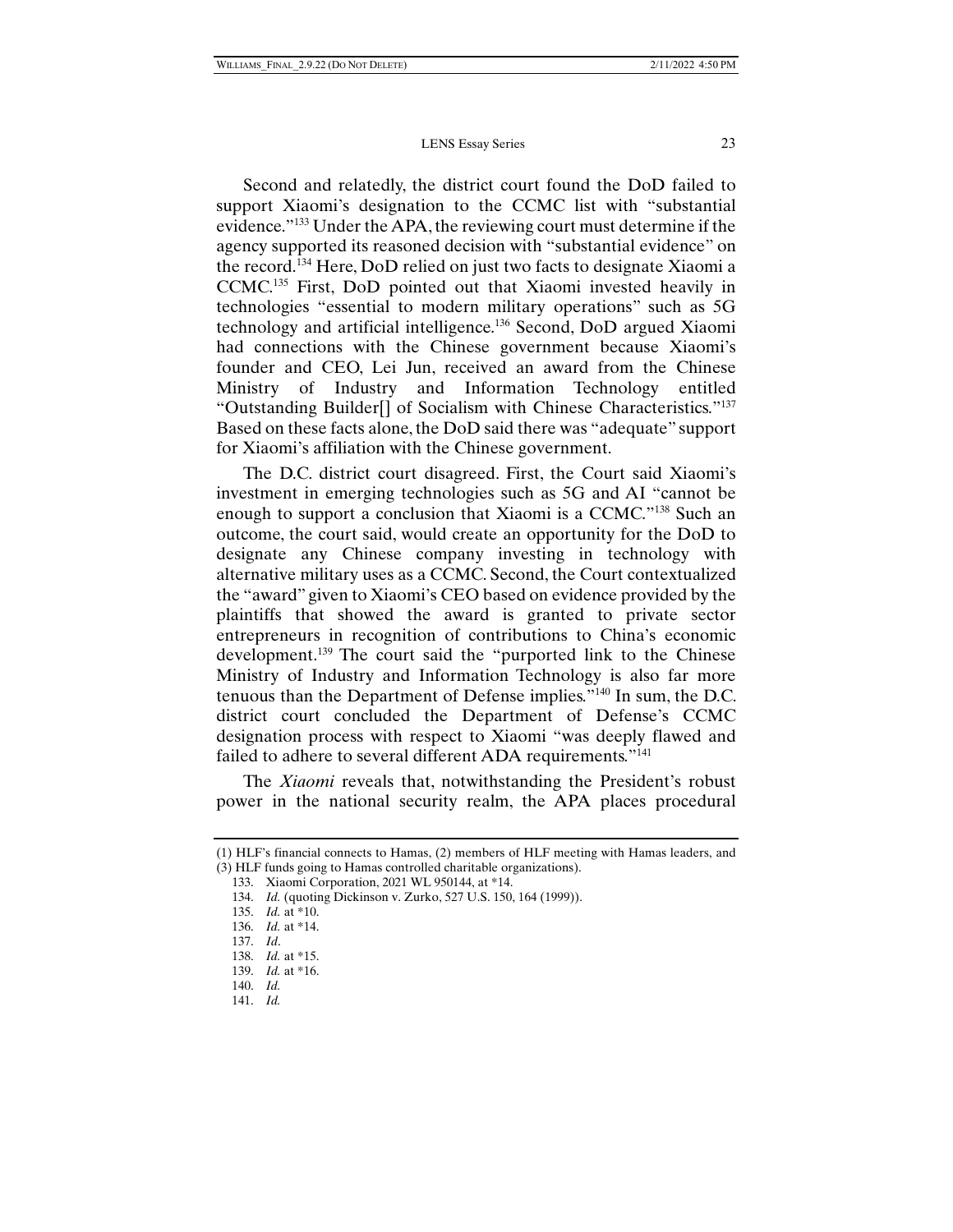constraints on the Executive when acting pursuant to IEEPA. The final section of this paper will assess and ultimately reject various arguments for IEEPA reform and will use the *Xiaomi* decision to argue IEEPA sensibly constrains the President when paired with appropriate judicial review.

#### IV. IEEPA & ACCOUNTABILITY

Legal scholars and the public alike often reiterate concerns about the Executive's broad power under IEEPA and the perceived lack of procedural safeguards on President's acting pursuant to IEEPA.142 As a result, many have proposed potential reforms to IEEPA.143 This section will assess various criticisms of IEEPA and proposals for IEEPA reform. This section concludes by arguing that the existing procedural constraints on the President acting pursuant to IEEPA, when paired with appropriate judicial review, strike a reasonable balance between ensuring accountability and maintaining an effective and flexible foreign policy tool.

#### *A. Proposed IEEPA Reforms*

Most of the proposed reforms to IEEPA are procedural changes intended to give Congress more supervision over the President acting during a national emergency. As discussed in Part II, the existing procedural constraints on the President when acting under IEEPA flow from both cross-cutting, extrinsic statutes and the statutory language of IEEPA itself.144 Specifically, IEEPA requires the President to follow the procedures set forth in the NEA, notify Congress when declaring a

 <sup>142.</sup> *Brennan Center Report*, *supra* note 2, at 3 (noting that IEEPA delegate "potent powers with so few limits on discretion or institutional checks," and arguing for reforms that would limit IEEPA's potential for abuse);

*see also* Barry E. Carter, *International Economic Sanctions: Improving the Haphazard U.S. Legal Regime*, 75 CAL. L. REV., 1159, (1987) (noting that, while IEEPA is an improvement on TWEA, IEEPA remains flawed because "Congress has very little to say about its use, and there is no effective way to terminate a use that becomes inappropriate as time passes."); *see also* Elizabeth Goitein, *The Alarming Scope of the President' Emergency Powers*, THE ATLANTIC (Jan. 2019) https://www.theatlantic.com/magazine/archive/2019/01/presidential-emergency-powers/576418/ (arguing the president's national security powers create a "Kafkaesque system").

 <sup>143.</sup> Bruce Ackerman, *The Emergency Constitution*, 113 YALE L. J. 1029, 1080–81 (2004) (proposing reforms to IEEPA that would see emergencies automatically terminate after two-tothree months); Peter Harrell, *The Right Way To Reform the U.S. President's International Emergency Powers*, JUST SECURITY (Mar. 26, 2020) https://www.justsecurity.org/69388/the-rightway-to-reform-the-u-s-presidents-international-emergency-powers/ (proposing a requirement that Congress affirmatively approve IEEPA sanctions).

 <sup>144.</sup> *See infra*, Part II (explaining the procedural restraints limiting the President's power under IEEPA).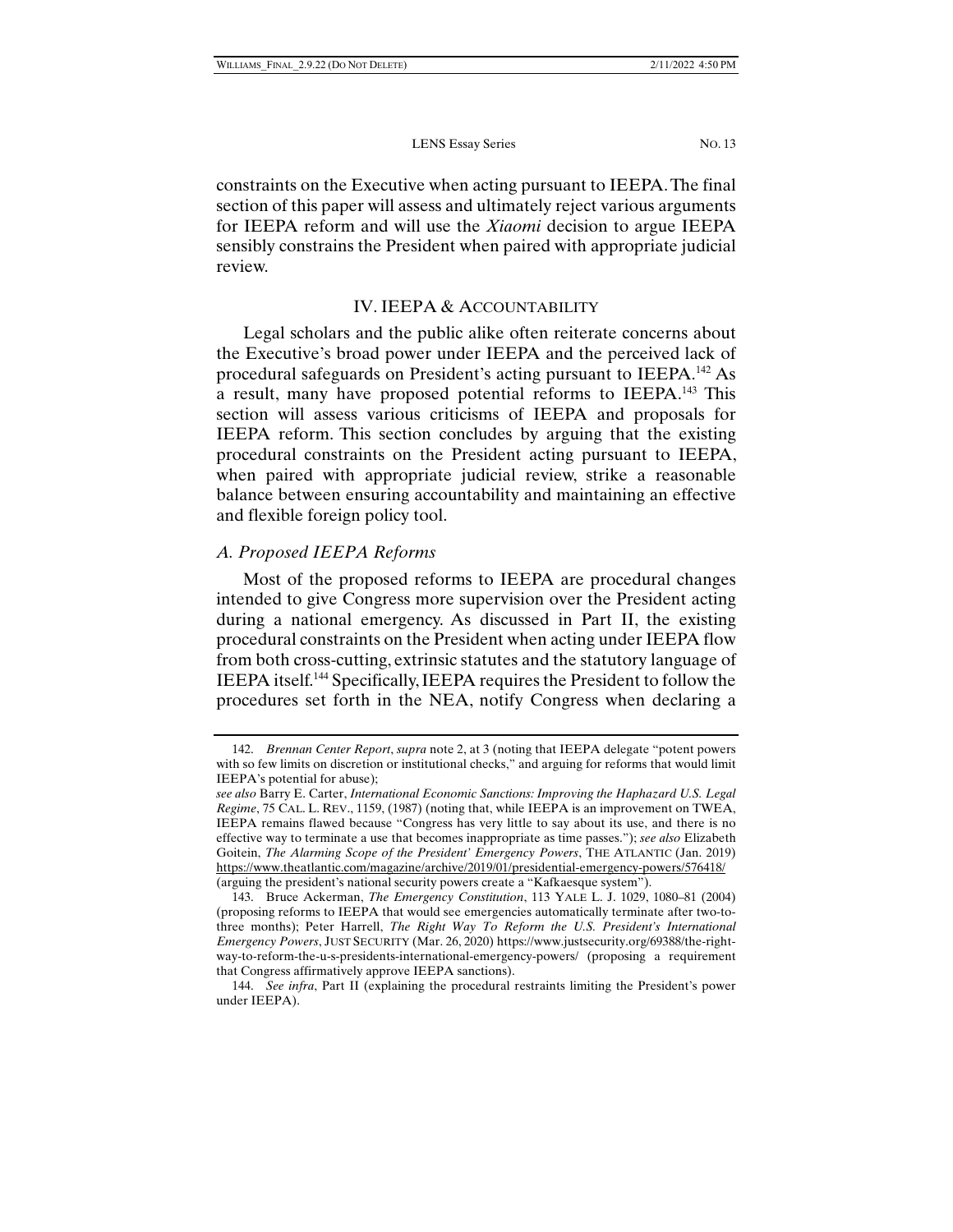#### LENS Essay Series 25

national emergency, publish the initial declaration of a national emergency in the Federal Register, and publish renewals of the predicate national emergency in the Federal Register annually.145 Further, IEEPA requires the President to issue periodic reports to Congress after the initial declaration of a national emergency.<sup>146</sup>

Even so, critics argue Congress does not have sufficient supervision over the President when acting under IEEPA. First, observers argue both the annual renewal of national emergencies under the NEA and periodic reports from the President to Congress have become pro forma and do not represent meaningful oversight by Congress.<sup>147</sup> Second, observers argue Congress does not have an efficient way of terminating national emergencies.148 To the latter point, when Congress passed IEEPA in 1977, the NEA permitted Congress to terminate the predicate national emergency through a concurrent resolution without the President's signature.<sup>149</sup> However, the Supreme Court held this oversight technique is unconstitutional in *Immigration and Naturalization Service v. Chadha*. 150 After *Chadha*, Congress replaced the NEA's concurrent resolution provision with a joint resolution provision.151 The joint resolution provision requires a two-thirds vote in both the Senate and the House of Representatives to be insulated from the presidential veto power, making it difficult for Congress to terminate national emergencies without a bipartisan majority.152

Based on the above criticisms, observers have proposed procedural reforms to IEEPA that remedy the perceived lack of Congressional oversight. Most importantly, reformers argue IEEPA should be amended to include a sunset provision that would require Congress to affirmatively approve sanctions under IEEPA after an initial period, such as six months or a year after the President declared the national

 <sup>145. 50</sup> U.S.C. § 1701(a)–(b); §1622(d).

 <sup>146.</sup> *See infra*, Part II (explaining the procedural restraints limiting the President's power under IEEPA).

 <sup>147.</sup> *See* Harrell, *supra* note 143 (arguing both the renewals sent to Congress from the President and the "periodic reports" have become "pro forma" and do not represent meaningful oversight).

 <sup>148.</sup> *Id.* (noting that the "U.S. Supreme Court effectively gutted Congress's ability to terminate national emergencies.")

 <sup>149.</sup> *See Congressional Research Report*, *supra* note 4, at 8; 11 (explaining that prior to *Chadha,* Congress could terminate a national emergency via a concurrent resolution).

 <sup>150. 462</sup> U.S. 919 (1983).

 <sup>151. 50</sup> U.S.C. § 1622; *see also Congressional Research Report*, *supra* note 4, at 11 (explaining Congress replaced "concurrent resolution" with "joint resolution").

 <sup>152.</sup> *Brennan Center Report*, *supra* note 2, at 6.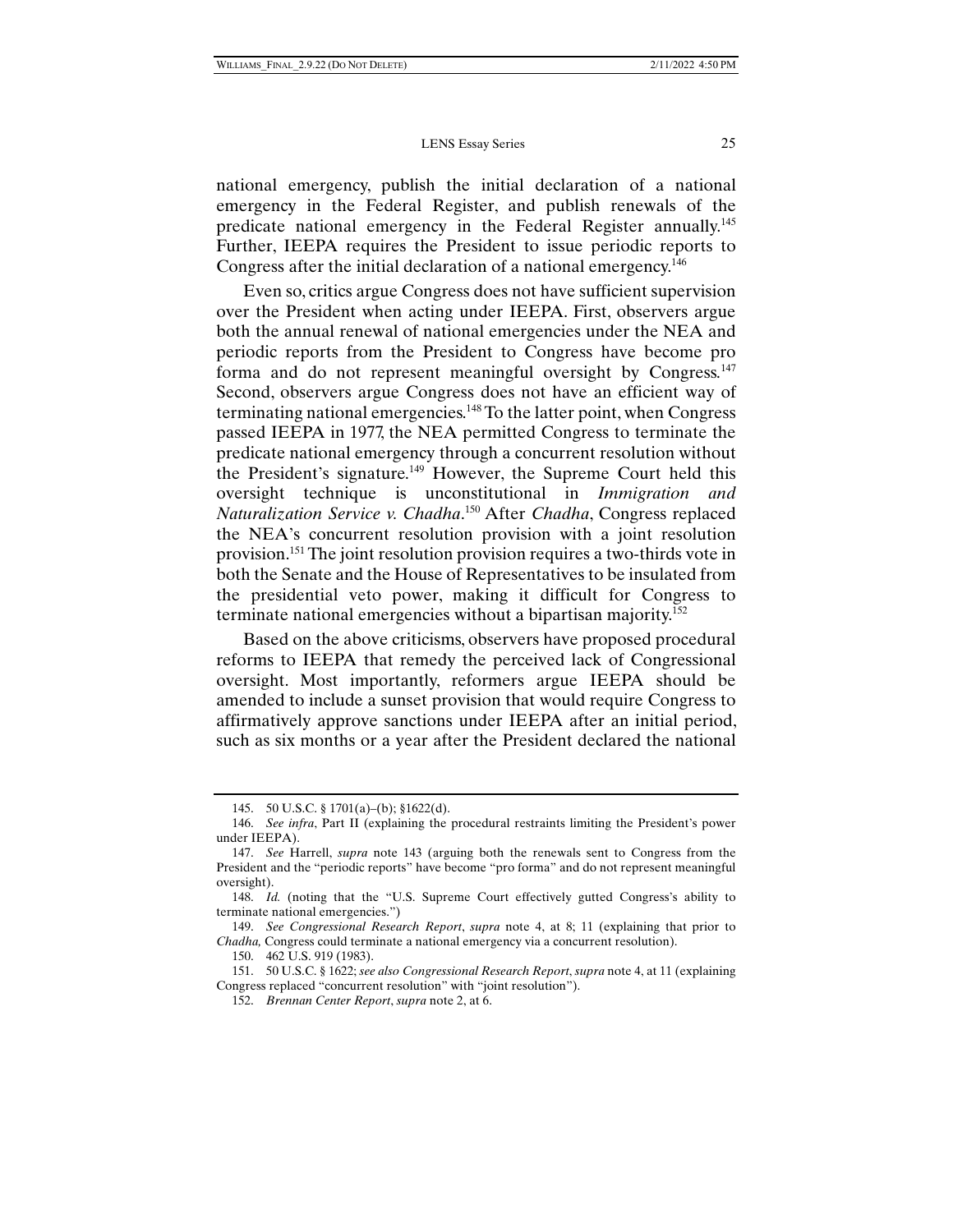emergency.<sup>153</sup> Under the proposed reform, if Congress refused to reauthorize the President's IEEPA powers with respect to the given national emergency, the predicate national emergency required for the President to exercise power under IEEPA would terminate and the President would not be permitted to use IEEPA to address the given national security issue.154 Additionally, this procedural reform would ensure Presidents use IEEPA for short-term national security issues and would "restore the basic" pre-*Chadha* structure that Congress intended.155 Without such reforms, critics argue IEEPA creates opportunities for abuse and threatens the United States' institutional balance of power by ceding too much discretion to the Executive.<sup>156</sup>

However, reform must strike a balance between limiting IEEPA's potential for abuse and ensuring the United States has adequate tools to respond to urgent foreign policy crises. While the above reform would enhance accountability, the requirement that Congress affirmatively approve the President's use of IEEPA will have negative practical consequences for U.S. national security.

#### *B. IEEPA Reform & National Security*

The above reforms detract from IEEPA's utility as an effective and flexible foreign policy tool. As discussed in Part II, IEEPA represents an invaluable U.S. foreign policy instrument, particularly in an age defined by the growing prominence of financial warfare. Sanctions, transaction blocking, asset freezing, and other IEEPA powers are intended to impose financial pain on U.S. advisories – to deny resources to nations, companies, or natural persons engaged in activities that present national security threats to the United States. IEEPA functions as a tool to address threats ranging from terrorism financing to election interference, and even denies access to U.S. capital markets for persons

 <sup>153.</sup> *See* sourced cited *supra* note 143; *see also Brennan Center Report*, *supra* note 2, at 20 ("[I]f Congress does not affirmatively approve the use of IEEPA within 90 days [of the President declaring a national emergency], the authority would terminate.").

 <sup>154.</sup> *See* Ackerman, *supra* note 143, at (arguing a state of emergency should expire two or three months); *see* Koh, *supra* note 14, at 1321 n.314 (arguing predicate national emergency should expire after a set period of time).

 <sup>155.</sup> *See* Harrell, *supra* note 143 ("Congress intended to give itself the authority to terminate IEEPA actions with a simple majority vote.").

 <sup>156.</sup> *See id.* (explaining that "strong procedural checks and balances would improve oversight [over IEEPA] and limit the scope for abuse."); *see also* Sanford Levinson, *Constitutional Norms in a State of Permanent Emergency*, 40 GA. L. REV. 699, 705–07 (2006) (explaining times of "emergency" threaten the constitutional balance of power by providing too much power to the executive).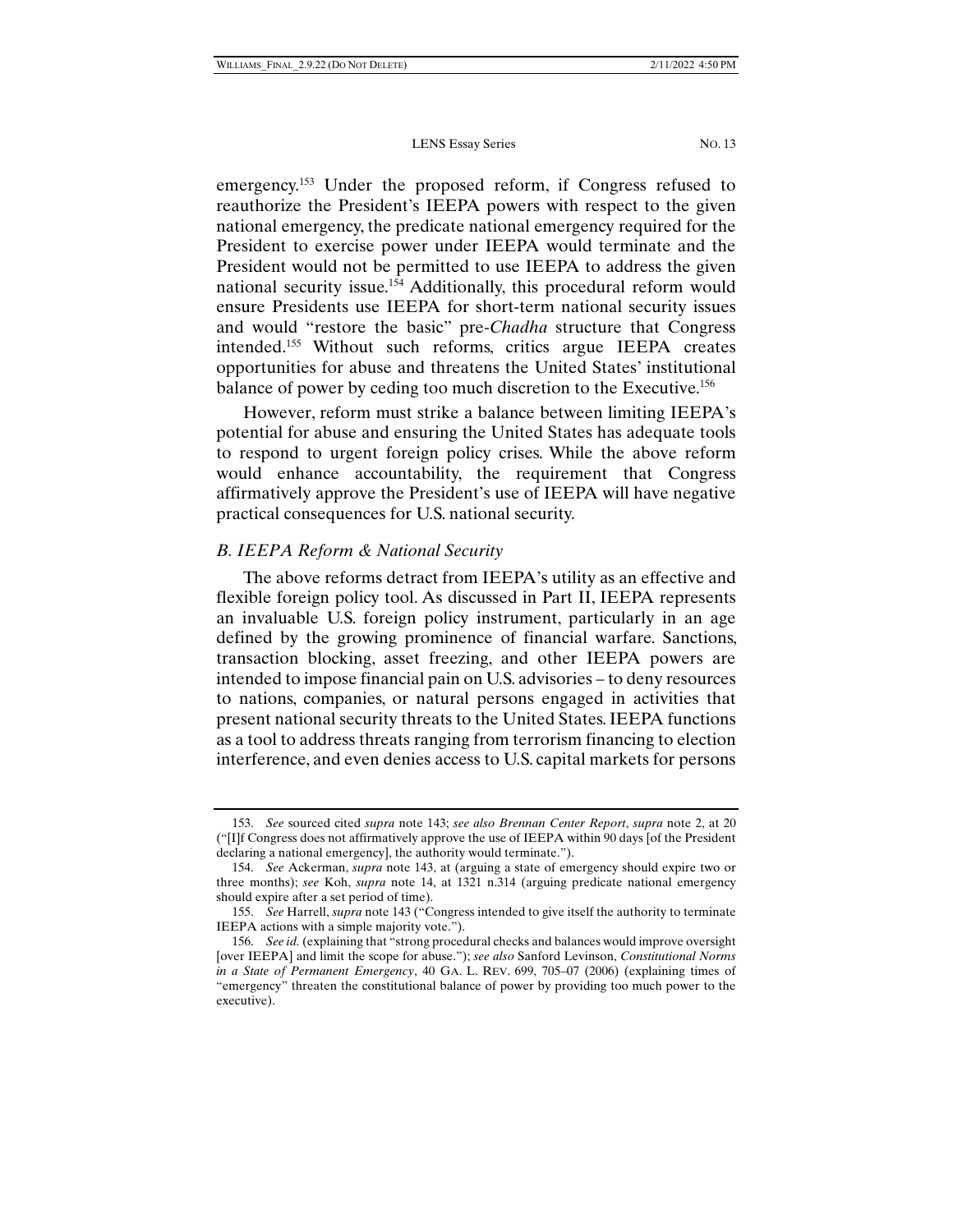engaged in human rights abuses abroad.<sup>157</sup>

Yet, reforming IEEPA to require Congress to affirmatively authorize sanctions after a set period will likely result in serious national security threats going unaddressed. The political reality of institutional gridlock that plagues the U.S. legislative system likely means Congress would be unable to cobble together sufficient votes to reauthorize the President's IEEPA powers after the requisite amount of time passed under the sunset provision, regardless of how dire the national security crisis. This would make U.S. sanctions under IEEPA a waiting game for foreign adversaries. Under the proposed reforms, after the initial period during which the President could unilaterally impose IEEPA sanctions passed, Congress would likely fail to reauthorize the sanctions and foreign advisories would be free to engage with U.S. capital markets once more. Such an outcome would make U.S. sanctions a slap on the wrist as opposed to a financial death sentence – decreasing leverage of foreign advisories that threaten U.S. interests.

Additionally, advocates of IEEPA reform fail to specify what procedures Congress would use to affirmatively authorize IEEPA sanctions. Under the status quo, Congress may terminate the predicate national emergency required for the President to act under IEEPA through a joint resolution.158 While reformers argue that the joint resolution represents too high of a bar for Congress to terminate a national emergency under IEEPA,<sup>159</sup> the inverse is equally problematic.

Rather, if the amended IEEPA requires Congress to *reauthorize* a predicate national emergency through a joint resolution, it will be extremely difficult for Congress to enable the President to take emergency action under IEEPA – even when such emergency action is needed, effective, and beneficial to U.S. foreign policy interests. Given the reality of Congressional gridlock, changing the standard to require Congress to affirmatively support IEEPA sanctions through a joint resolution maintains the same unattainable voting standard but stunts the Executive's ability to protect U.S. national security interests.

 <sup>157.</sup> *See* sourced cited *supra* note 89–94 (describing the U.S. national security interests being addressed through IEEPA).

 <sup>158. 50</sup> U.S.C. § 1622.

 <sup>159.</sup> *See* sourced cited *supra* notes 148–152; *see* Harrell, *supra* note 143 ("In today's polarized political system, it is extremely unlikely that two thirds of both houses of Congress will vote to override the almost certain presidential veto of legislation terminating a national emergency.").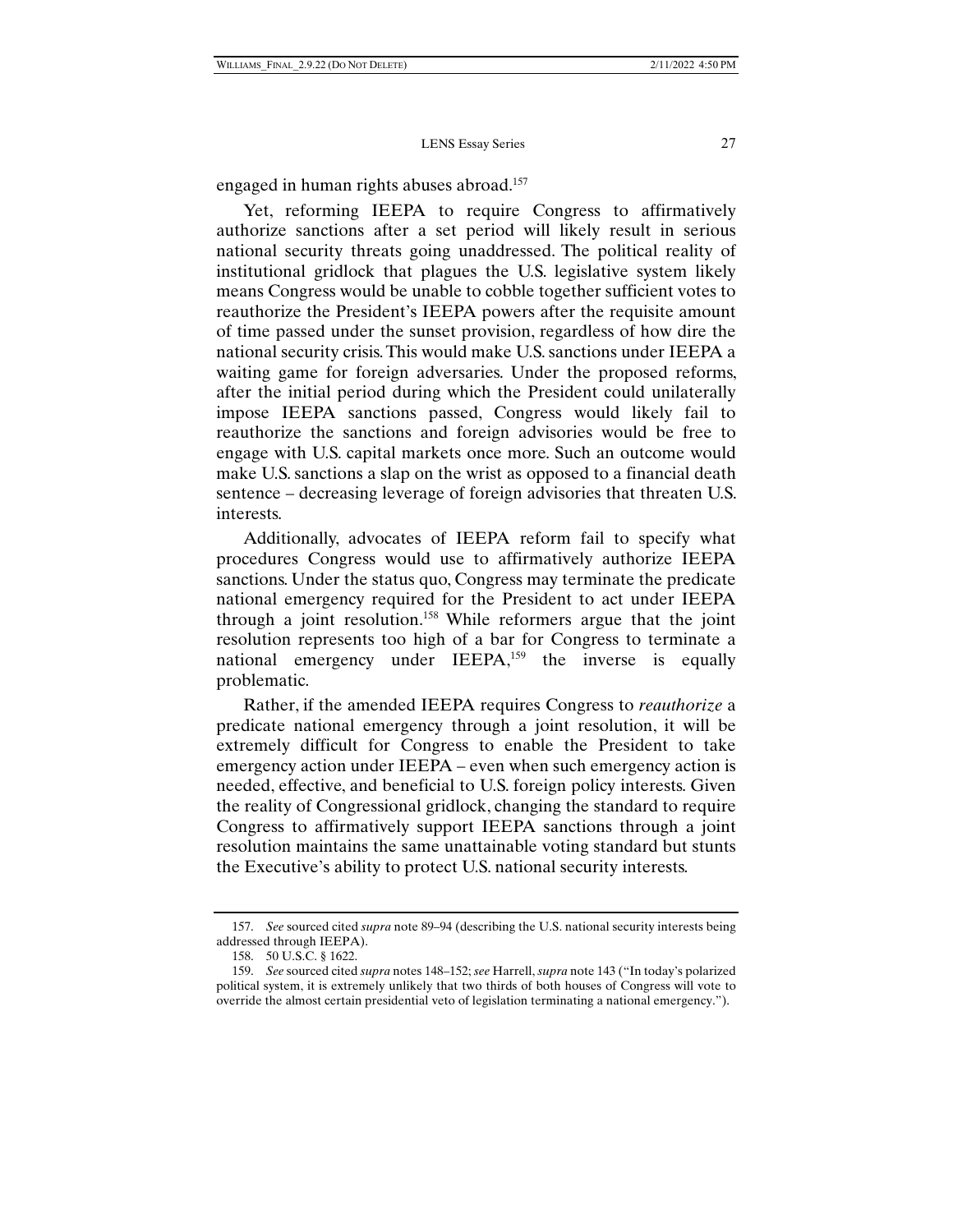#### *C. Judicial Review as Adequate Oversight on Executive Power*

IEEPA represents a carefully crafted legislative regime that engages all three branches of government. In passing IEEPA, Congress delegated authority to the Executive branch subject to procedural requirements found in IEEPA itself, the NEA, and the APA. Meanwhile, the Judiciary ensures the Executive remains within the confines of its delegated power and limits the Executive's national security power when acting pursuant to IEEPA. Rather than calling for legislative reform that will negatively impact the United States' ability to respond to national security threats, the *Xiaomi* decision shows proper judicial review under the Administrative Procedure Act operates as a powerful constraint on the Executive's national security powers when acting under IEEPA.160

To the extent there is distrust in the President or fear of Executive branch abuse of IEEPA, judicial review under the APA provides adequate oversight. The APA provides foreign persons with an avenue for contesting their designation under IEEPA in federal court. As *Xiaomi* demonstrates, the Executive branch – even when acting pursuant to national security – must present a reasoned decision with substantial evidence to show a foreign national should be sanctioned under IEEPA. Further, foreign persons targeted under IEEPA by the Executive branch may present evidence in federal court to rebut the Treasury Department's sanctions against them. The federal judiciary, particularly the D.C. district court, should continue to use administrative national security law to restrain the Executive branch acting pursuant to IEEPA. Unlike Congressional reform, addressing any oversight concerns through a more active judiciary maintains the Executive's access to an important foreign policy tool while providing remedies on a case-by-case basis.

Importantly, the aftermath of the *Xiaomi* decision supports the notion that judicial review acts as an effective constraint on the Executive's national security powers. After the D.C. district court granted Xiaomi's motion for a preliminary injunction, the Department of Defense removed Xiaomi Corporation from the CCMC list and the Treasury discontinued any sanctions it previously levied at Xiaomi under IEEPA.161 Additionally, the *Xiaomi* case does not stand alone. In

 <sup>160. 5</sup> U.S.C. §551 *et seq.*

 <sup>161.</sup> Sophie Jin & Antonia I. Tzinova, *U.S. Removes Xiaomi from List of Banned Chinese Companies*, HOLLAND & KNIGHT ALERT (May 27, 2021) https://www.hklaw.com/en/insights/publications/2021/05/us-removes-xiaomi-from-list-of-